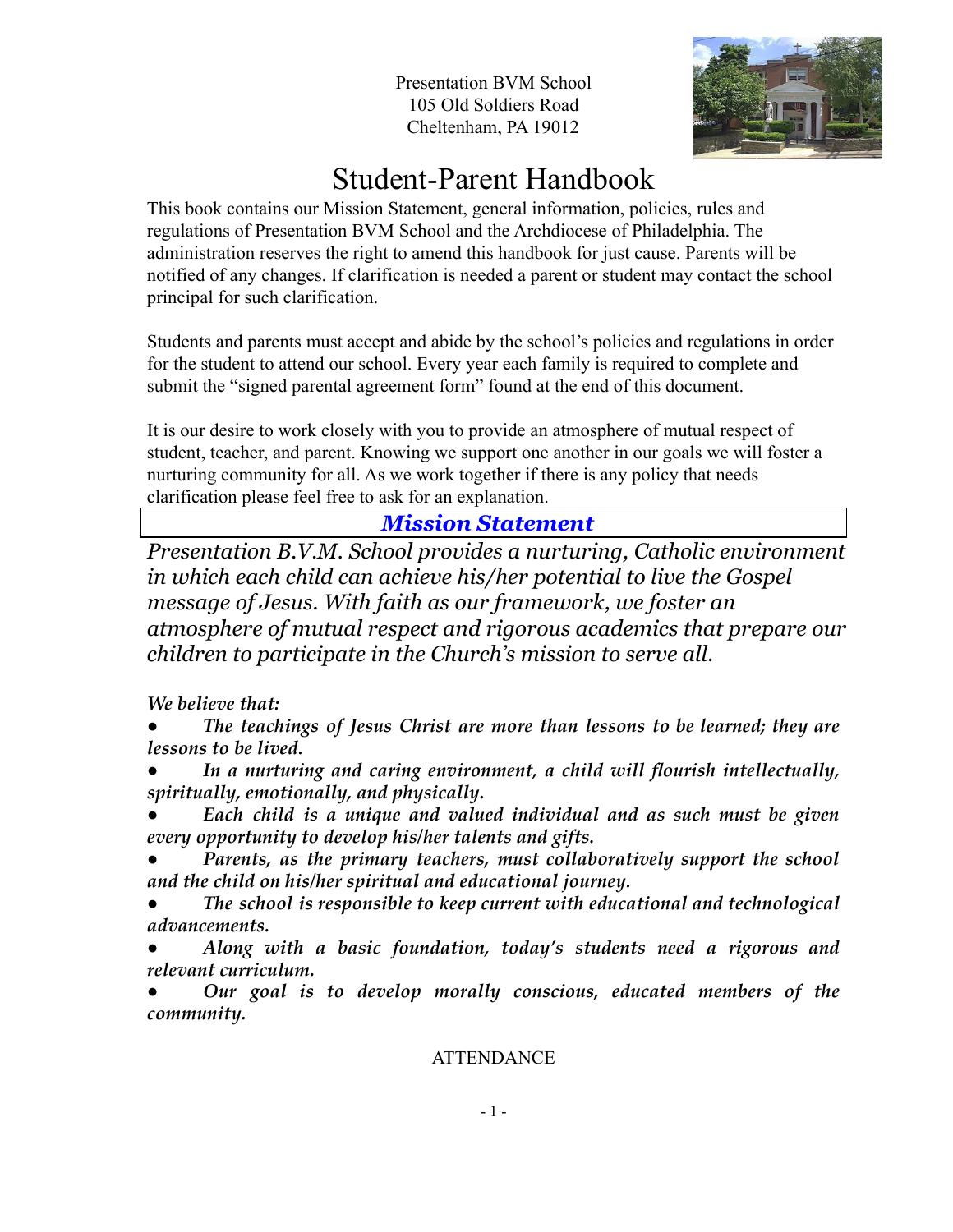#### ABSENCE

A pupil absent from school must have his/her parent/guardian CALL THE SCHOOL OFFICE EACH DAY OF THE ABSENCE at **(215) 379-4860** by 8:30 A.M. Messages may be left on the answering machine prior to the opening of school. The school office will call home for verification of absence if parent neglects to report absence by 8:30. **Any unaccounted absences with no absentee note will be recorded as an unexcused absence until a parent contacts the school and provides the necessary documentation.**

- 1. A student who has been absent from school is required to present a written note to their homeroom teacher. A phone call to the office does not take the place of a written note. This is a school, state, and Office of Catholic Education requirement. Loss of recess or a detention may be issued until a note is submitted.
- 2. A doctor's certificate may be requested for absence of an extended nature (3 days) or if the student has a communicable disease. The nurse/principal may temporarily exclude students from school attendance who show symptoms of a communicable disease or sore throats, unusual skin conditions or eye infection.
- 3. Any child who stays home without his/her parent's knowledge is liable to suspension.
- 4. Any child who leaves school without permission is liable to suspension.
- 5. Homework assignments of children who are absent can be found online on the teacher's page. Kindly send a sibling or a friend to your child's class in the morning to request an afternoon pick-up of necessary books to complete assignments. When necessary, the parent may pick up this work no earlier than 2:00 P.M. Please call the office by 12 noon to make this request. It is the responsibility of the student to complete work and tests that have been missed due to absence.
- 6. In the case of illness, a school official may contact the parents or the designated emergency phone number.
- 7. Students are required to make up assignments and tests upon their return to school. Students in grades 4 to 8 should check the class website, call fellow classmates, or email the teacher to obtain missed work. All student work is to be made up in a timely manner. The teacher wants your child to succeed and will make arrangements to enable the student to complete their work.
- 8. Families choosing to vacation or go out of town when school is in session may access homework during that time. Any class assignments that are missed should be made up in a reasonable amount of time upon return to school.

## APPOINTMENTS

The total number of school days is prescribed by the Commonwealth of Pennsylvania. Regular attendance and punctuality positively impact academic development and are essential for the development of personal responsibility and continuous growth in the student. A pattern of absences or tardiness will result in a consequence that may include parent conference or lose of student privileges.

Appointments for students made during school hours are strongly discouraged. Such appointments are disruptive to classroom learning and disqualify a student from perfect attendance. If a student misses part of a morning or afternoon session for any reason they will be marked absent for the session. The times after which a child is considered absent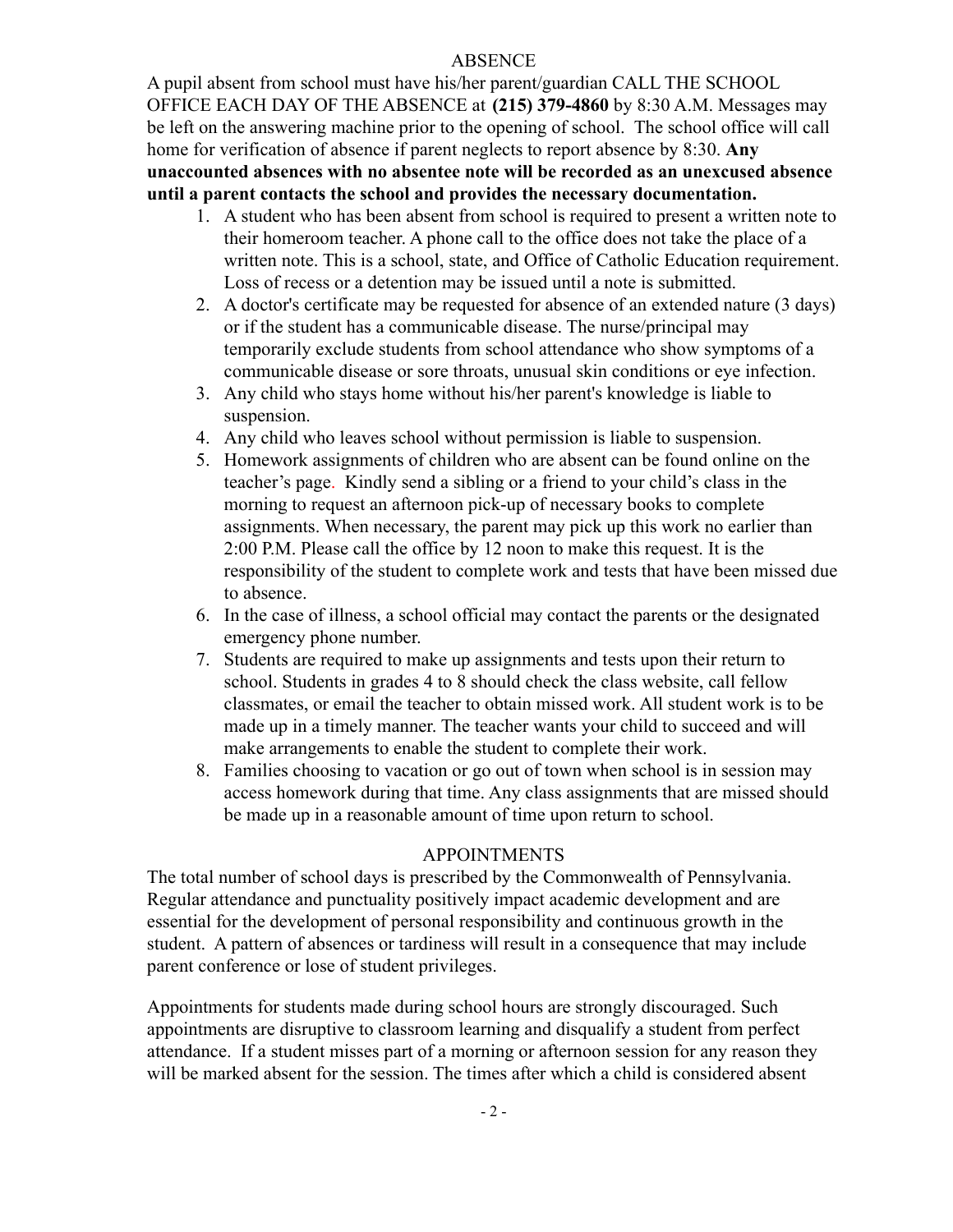is 9:45 in the morning and 1:30 in the afternoon. Please check the school calendar to schedule appointments when school is not in session.

If an early dismissal is necessary, a dated note with the time of dismissal and the reason for leaving school early must be sent into school prior to the dismissal. The student must always be met at school and signed out or in by the responsible adult.

#### ADMISSION REQUIREMENTS

This school gives preference in admission to Catholic students living within the parish boundaries. The order of acceptance of **completed registration** will be the order of admittance with priority given to parish members with currently enrolled siblings, other families (non-parish) with siblings in our school, parish members (date of registration in parish), students transferring from other Catholic schools that are now in our parish. The order of acceptance continues: Catholics from a parish without a school or with closed enrollment, Catholics coming from another parish school for other reasons and Non-Catholic students.

A student who is six years old by September  $1<sup>st</sup>$  is eligible for first grade. The age for admission to kindergarten should be one year less than that of the first grade. The necessary forms and certificates for admission are:

- 1. Birth certificate.
- 2. Baptismal certificate
- 3. Verification of the reception of all sacraments received outside this parish
- 4. Certificate of immunization must be confirmed by the school nurse.
- 5. Proof of parish registration signed by the individual pastor.
- 6. The school **must** be made aware of any physical or cognitive limitations of the child.
- 7. A yearly non-refundable registration fee **per family**
- 8. Completion of an application form and a contract for enrollment.

A one-year probationary period will be mandatory for all students transferring to Presentation BVM School. A student failing to adhere to the school's philosophy, regulation or rules will be dismissed.

Kindergarten and First Grade assessments will be administered in May. New students registering for grades 2 to 8 may be required to take a level test to determine placement.

## ANTI-BULLYING POLICY

Every student has the right to feel safe, respected and comfortable at school. Bullying is not tolerated. Our school has established a multi-faceted Anti-bullying policy. Students participate in regularly scheduled classroom meetings. During these meetings the students learn the definition of bullying, the types of bullying, how to respond to bullying, as well as how to prevent bullying. The students pledge daily to work against bullying and to report bullying. Our bullying policy is founded on the Gospel message and Catholic social teachings call us to treat one another as Jesus has taught us. To truly live our faith is to reject bullying behavior. All students deserve a safe and nurturing environment supported by Faculty, parents and students. All incidents of bullying will be thoroughly investigated and appropriate procedures will be taken.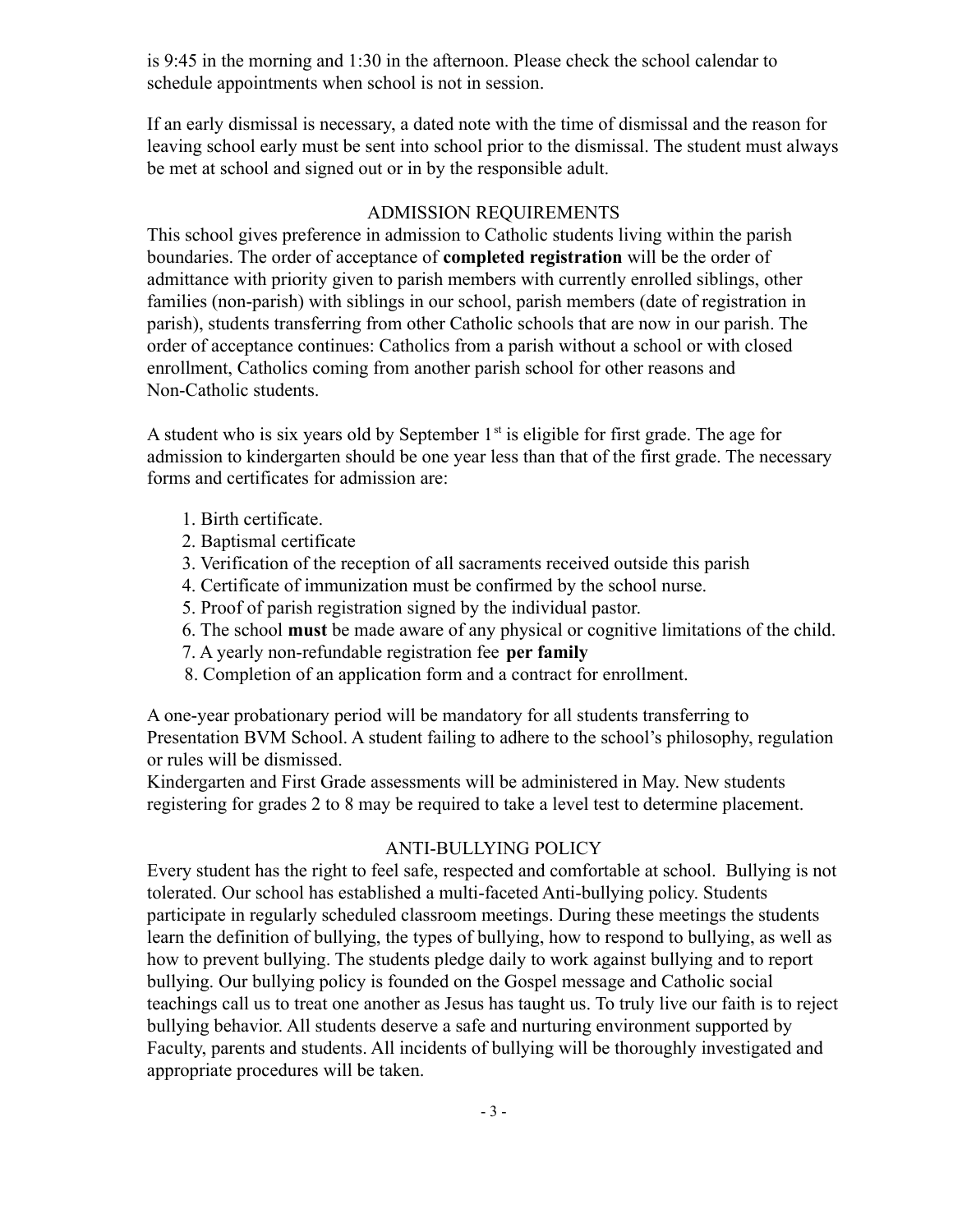The Bullying Policy of our school, in keeping with the Pennsylvania School code, is located in the rear of the handbook. Parents, students, staff, volunteer, and auxiliary personnel including bus drivers are educated in the bullying policy of Presentation BVM School.

#### ASBESTOS NOTIFICATION

Presentation BVM School has developed and maintains an asbestos Inspection and Management Plan as required by the Asbestos Emergency Response Act of 1986 (AHERA). A copy of this plan is available for your inspection at the Main office during regular school hours.

#### **BICYCLES**

Only students in grades 5-8 may ride a bike to school. Parents must send a note to the principal giving their child permission and noting the prerequisites: a bike lock and a properly fitting helmet. **All bike riders MUST wear a bike helmet.** The school is not responsible for any theft or damage. Parents are responsible if their child rides a bike to school. Children should know the safety guidelines for bicycles. The principal may take away the privilege if unsafe or inappropriate bike behaviors occur.

#### BOOKS - BOOK BAGS

Students and parents are responsible for all books issued to the student. Every child must carry a book bag. No books may be carried to or from school without one. All students must use pencil cases in order to keep the necessary supplies needed for class. Your child's belongings should be marked with his/her name, grade and room. Books are to have a clean cover on them at all times. Please use covers large enough so that tape is not necessary. Book socks are permitted but they must be the appropriate size. Students must pay for lost or damaged textbooks, library books, or school materials. Graffiti or doodling on copybooks, textbooks, school property, pencil cases, and school bags is not permitted; student will be told to replace these items.

Workbooks are always new and they are consumable, so you may require covering these in either contact or brown paper. Stiff cardboard inserted inside the covers makes these workbooks more durable. As the year progresses, items must be replaced as needed and books should be recovered as needed.

#### BUS

Bus transportation is not provided for kindergarten students in the Philadelphia School District. If your transportation needs change, please notify the Main Office.

The public school district of residence, not Presentation BVM School, provides bus service. Children who ride the school bus are expected to behave in a safe and orderly manner at all times. Children must be reminded that bus transportation is provided for them on the condition that they abide by the following bus regulations:

- 1. Children must get on and off the bus in order.
- 2. Children must behave appropriately and they must remain seated at all times.
- 3. They are expected to be respectful to the driver and other riders.
- 4. Children must not engage in any activity that disturbs the driver or is dangerous.
- 5. **Eating or drinking on the bus is not permitted.**

Any child who deliberately disregards these regulations will have his/her bus privileges suspended for a period of time to be determined by the principal. The safety of all the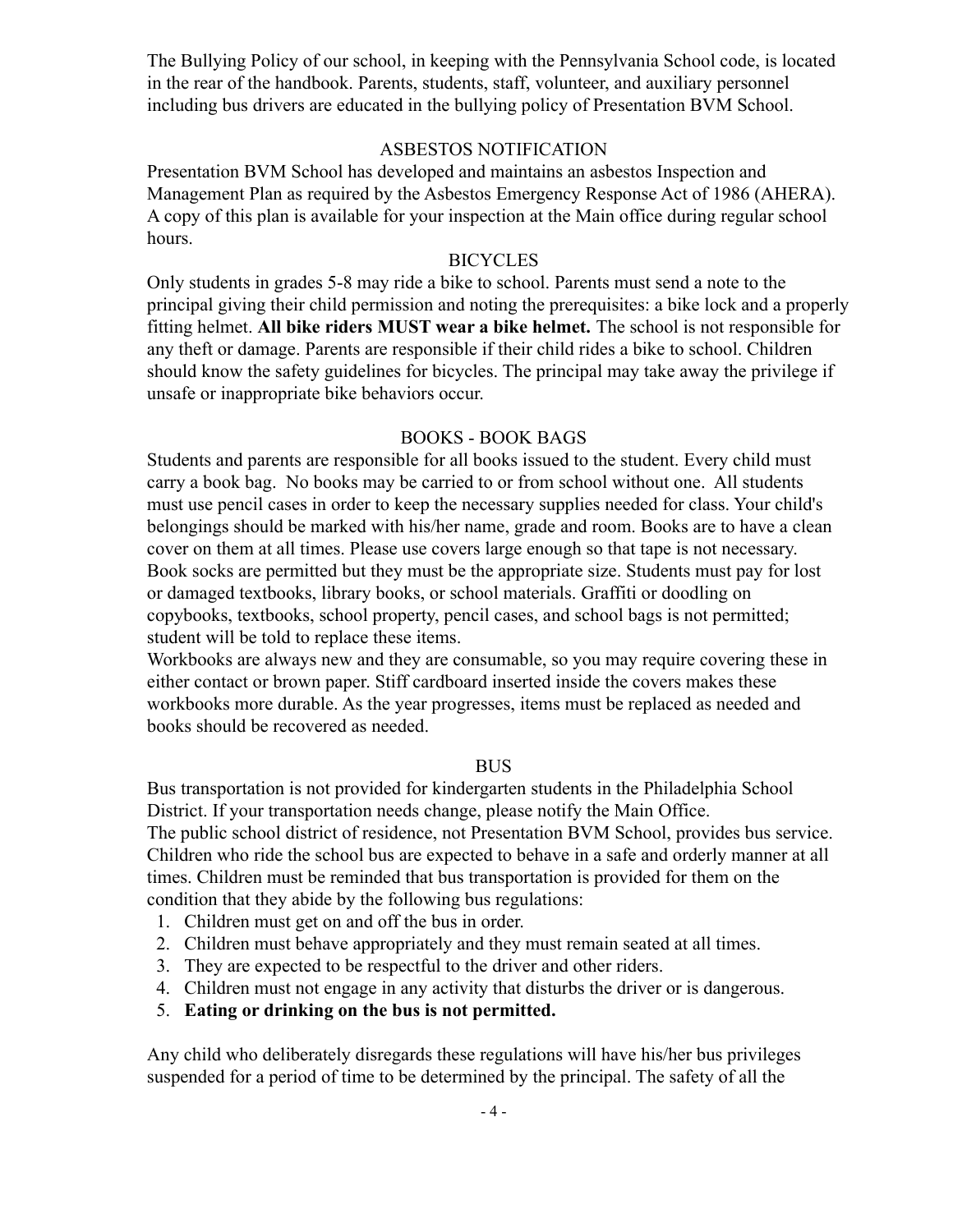#### children must be of the utmost importance**. Repeated disregard of bus regulations will result in the permanent suspension of riding privileges.**

Bus riders are not permitted to walk home unless the parents send a note or fill out the school form indicating permission. All bus riders must have on file a form indicating alternate dismissal procedure for times the bus does not arrive in a timely manner at dismissal. Parents are encouraged to take their cell phone to the stop and to be sure this cell phone number is on the bus form. If the dismissal bus fails to arrive please contact the bus company to check the status of the run. Our phone lines are inundated with calls and many times we do not have any more information than you have.

If we are notified that a bus will be extremely late a text message will be sent but many parents are at the bus stop and unreachable. Please complete the bus form indicating your dismissal preference in case a bus is late arriving.

Phone numbers for bus companies that service our school are on our web site: Home page/ admissions/ school forms/ transportation/ bus contacts. Please add your child's provider to your cell phone so you can call for information on your child's bus location.

Please do not request permission, written or verbal, from the principal for a student who is a non-rider to take the bus. It is not within the jurisdiction of the school to grant such a request. Ordinarily, this policy is not acceptable. However, if you wish to pursue this, you may call the transportation office of the school district and make this request. Busing requests must be made at the time of registration to ensure scheduling this service.

#### CALENDAR

The school calendar issued by the Archdiocese of Philadelphia will be observed. A copy of the yearly tentative calendar is the available at our web site. A detailed monthly calendar will also be posted at www.**presentationbvmschool**.org.

#### CARES

Children Are Receiving Extended Services is an after school program. This childcare service is available from 2:30 until 6 P.M. daily. Students must register for this program and complete all necessary paperwork prior to coming to CARES. Fees are to be paid monthly (prior to using these services) in order to continue to participate in this program. If your child is registered for CARES and does not attend the fee is still due. Moderators are scheduled based on the number of children attending the program. The CARES booklet describing the program regulations and protocol will be shared with all applicants.

#### CELL PHONES

Cell phones in view of the school, may be distracting or disruptive to the learning environment must be turned off when the student enters the school building. The children will place their cell phone in a secure location provided by their teachers in their classroom upon arrival and take them home with them at dismissal. **The children are not permitted to use a cell phone in any way in our building. Students may not use their electronics until they are no longer supervised by the school; this includes dismissal lines.** Failure to obey these regulations will result in disciplinary action and the loss of phone privileges. We are not responsible for any items loss or stolen.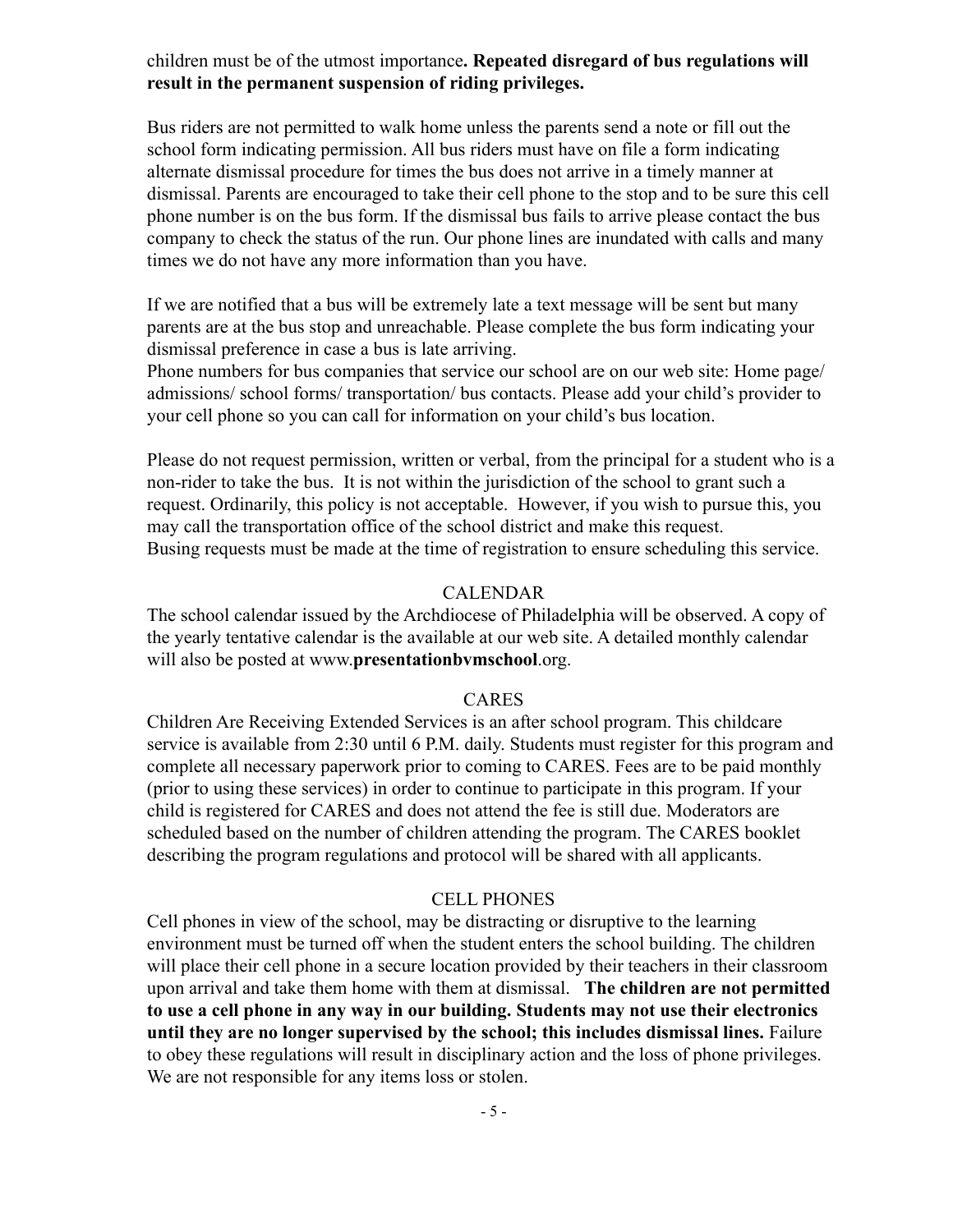*Handheld/Wearable Devices* - **No student is permitted to wear a Smart Watch or any other digital, wearable watch/device** that provides any features other than timekeeping. These watches are not permitted due to the distraction they present in class as well as the potential for cheating during assessments. No exceptions!

#### CHANGE OF ADDRESS, TELEPHONE NUMBER OR EMAIL

Kindly notify the main office and the teacher by means of a written note if your address, home telephone, work telephone number and/or email address is changed. All our records will then be changed accordingly.

#### CHILD ABUSE AND NEGLECT

It is the policy of Presentation B.V.M. School to take responsible action to prevent and reduce incidents of child abuse and neglect. As teachers we are mandated reporters; it is not our responsibility to investigate or dismiss any incidents reported or witnessed. It is our duty to report. Our school will report and cooperate with Child Protective Services. In keeping with the Charter for the Protection of Children and Young People, Article 12 calls for all dioceses to establish "safe environment" programs at all grade levels. This ongoing education is presented to the students in the parish and regional elementary schools of the Archdiocese as well as in the Parish Religious Education Programs (PREP or CCD) two times during the instructional year. This is a mandated obligation from the Archdiocese with the two lessons provided for our teachers. The lessons are available for you to review by visiting [www.catholicschools-phl.org](http://www.catholicschools-phl.org) and clicking on Safe Environment.

#### CLASS PARTIES AND CELEBRATIONS

Classroom teachers are responsible for planning class celebrations. All celebrations must have the prior approval of the principal and are held during morning recess or lunchtime. Birthday parties are not permitted to be held in the classroom.

#### COMMUNICATION

A Communication Envelope is no longer sent home weekly with the youngest child in each family. Parents are asked to visit the website weekly at www.presentationbymschool.org for weekly communication. The Weekly Communication will be sent to the email address listed for your family on Option C.

#### CROSSING GUARDS

Crossing Guards are provided by the Philadelphia and Cheltenham Police Departments. They are not school employees therefore school is not responsible for their conduct or for insuring that the crossing guards are posted at designated corners. If there is a concern please contact the proper authority.

#### CURRICULUM

Presentation BVM School follows the guidelines of the Archdiocese of Philadelphia. These guidelines are available online at [www.catholicschools-phl.org](http://www.catholicschools-phl.org) click on Parent resources then elementary curriculum.

#### CUSTODIAL ISSUES

Parents are asked to inform the school personnel when legal custody of child resides with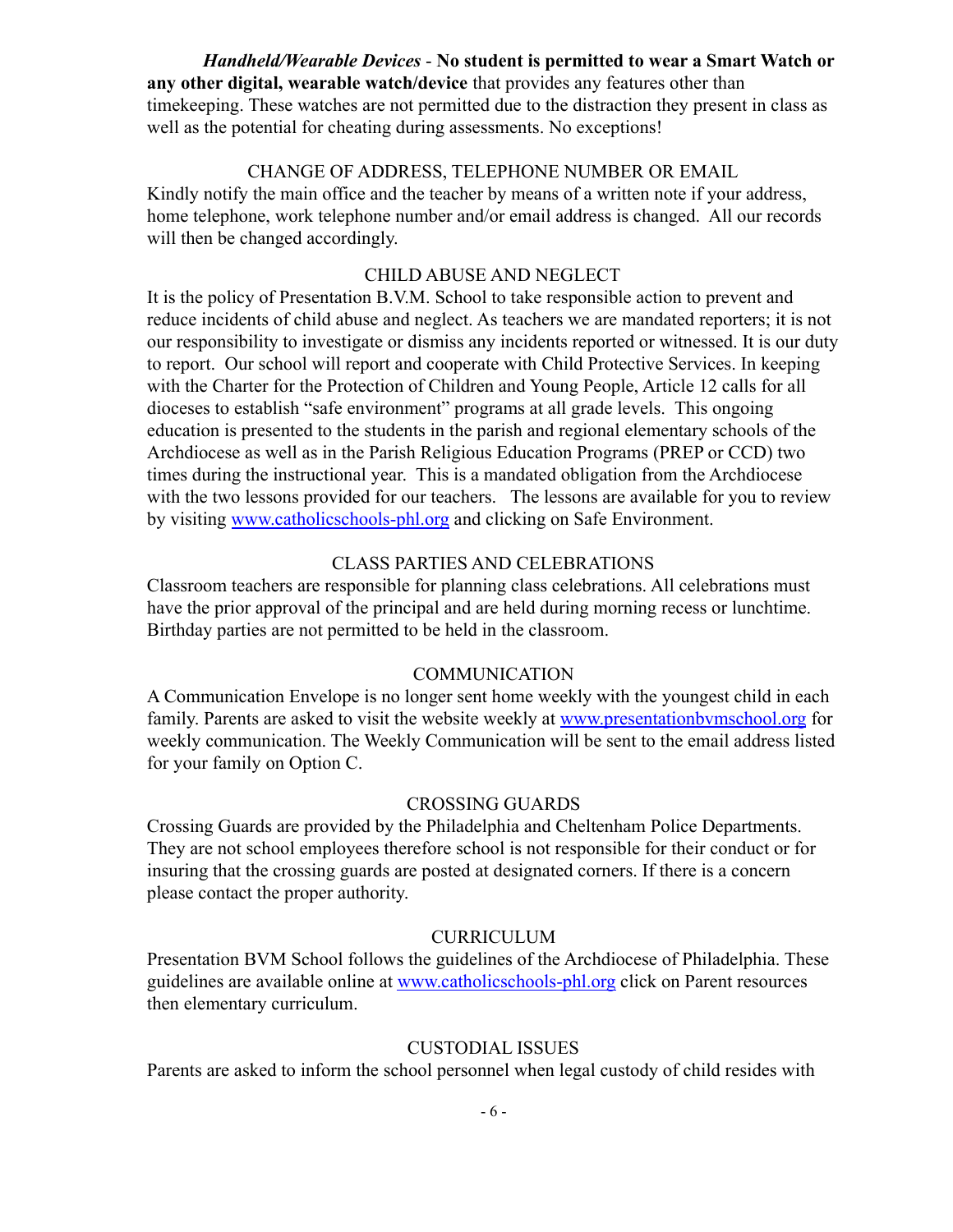one parent. It is important for the school to have a copy of the custody decree. This will help the school personnel to make effective decisions when the need arises. Custodial parents are likewise asked to supply restraining orders if the need arises. Those individuals who have legal custody of the student may attend school meetings, participate in the educational decisions and review the educational records of that student. Persons who do not have legal custody (including those with visitation rights but no legal custody) have no such educational rights and may not participate in these matters. Without a court order school will provide both parents access to academic records and other school related information. A parent should provide the school with a copy of any orders that restrict or prevent access to their child or children. For your child's safety parents should keep school informed of any custodial updates.

#### CYO

Presentation BVM School and Presentation BVM Catholic Youth Organization have a reciprocal agreement to support each other in the development of faith-centered values. Therefore, students may be disciplined by loss of participation in either school or CYO activities. Students with a failing average in two or more subjects and a less than satisfactory grade in conduct or effort may be suspended from participation in CYO activities including sports teams until improvement has been determined. Student suspended from school are also suspended from participation in any CYO activities held during the suspension period.

#### DAILY SCHEDULE

| 7:30 | Students arrival in building, all teachers must be in their classrooms |
|------|------------------------------------------------------------------------|
| 7:45 | First Bell- arriving after the first bell is considered late           |
| 7:50 | Community Prayer, pledge of allegiance, announcements over PA          |
| 7:55 | First Period begins                                                    |
|      | 11:40-12:00 Preschool, PreK & K lunch and recess                       |
|      | 11:50 -12:10 Grades 1, 3, 5, & 6 go to lunch                           |
|      | Grades 2, 4, 7, $\&$ 8 go to recess                                    |
|      | $12:15 - 12:35$ Grades 2, 4, 7, & 8 go to lunch                        |
|      | Grades 1, 3, 5, $\&$ 6 go to recess                                    |
| 2:28 | Prayers                                                                |

2:30 Dismissal

#### DAMAGE OR PERSONAL INJURY

Parents are liable for any injuries to persons or damage to places or things caused by their child.

#### DISCIPLINE/DEMERIT/DETENTION

Discipline is fundamental to life. As followers of Christ we accept the Ten Commandments and the Law of Love. These rules are the foundation of the discipline code at Presentation BVM School. An important facet of training is to teach children to accept rules and regulations presented by lawful authority. Students are expected to be respectful to others and to expect to be treated respectfully by others. In an atmosphere of mutual respect everyone is safe, and free to grow in faith and wisdom. It is every person's individual responsibility to live within these guidelines. Children failing to comply with these regulations must accept the consequences.

The discipline code applies to students and parents/guardians both in the school and school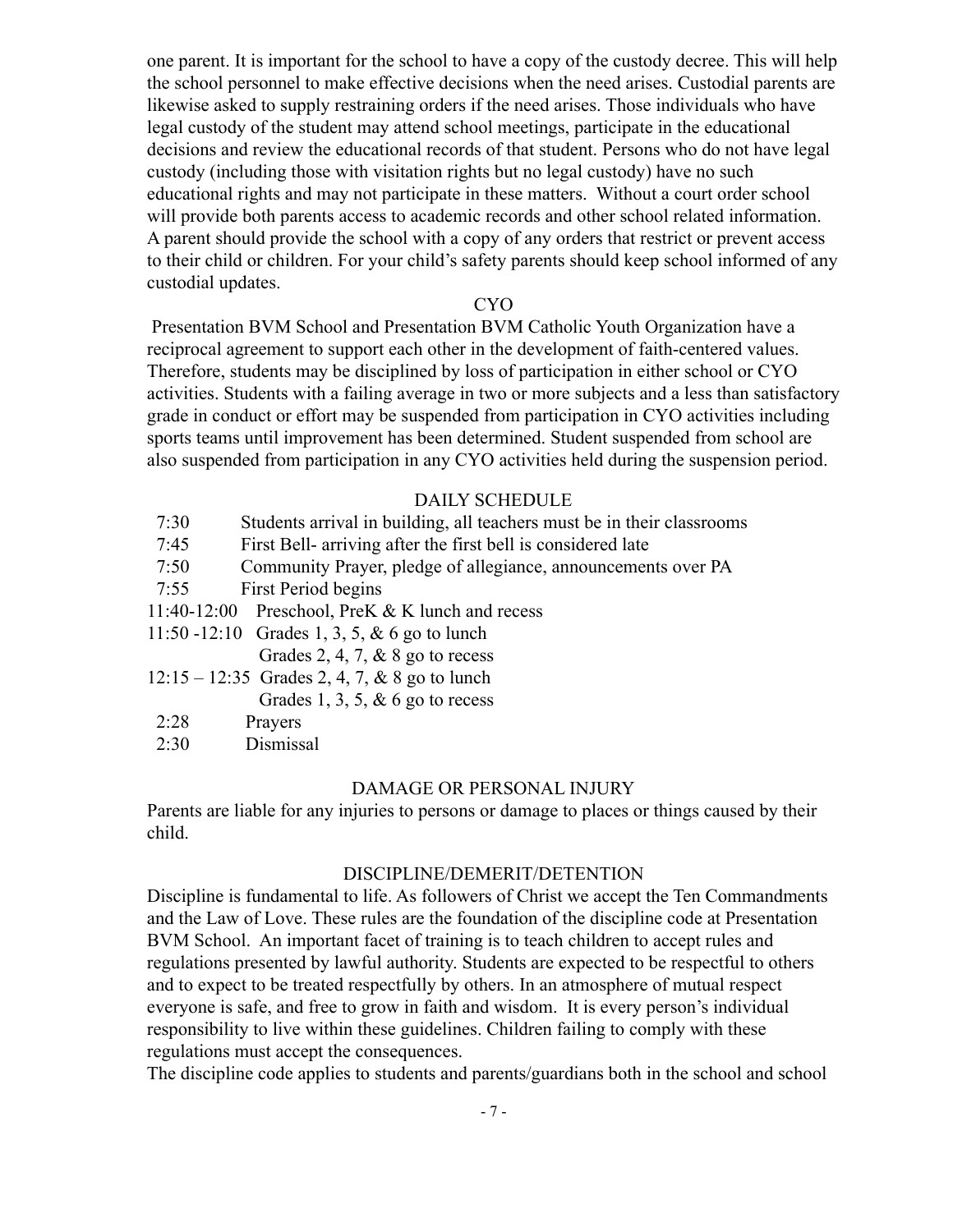sponsored activities as well as parish and outside the school/parish community where behavior is contrary to Catholic teachings or could bring disrepute or embarrassment to the school/parish community.

The school discipline code is divided into age appropriate expectations. Inappropriate behaviors will be handled individually by the classroom teacher and if necessary by the principal. The age appropriate rules and consequence will be discussed in class and shared with parents to insure shared support. Teachers will communicate directly with parents concerning any non-academic area that needs improvement. Teachers will issue detentions for any non-academic area including dress code violations. Parents will be notified by the teacher to determine dismissal procedure for detention and to discuss how the situation can be rectified.

#### DISMISSAL

Parents are responsible to inform the teacher and/or student of dismissal procedure. If the daily dismissal procedure changes (even for one day) a note should be sent to the teacher in the morning. Calling school at 2:30 may be too late especially for bus riders!

#### DRESS CODE

Uniforms are to be purchased in the child's size. OVERSIZED is not acceptable. All girls' uniforms are to be to the knee not the thigh.

#### **Boys Grades 1-8**

Navy blue regulation pants with dark belt

Light blue dress shirt (long or short sleeved) or blue school golf shirt may be worn under long sleeved sweater.

Navy blue school tie (to be worn with light blue dress shirt)

Navy blue school sweater **(pullover/vest)** with school name embroidered \***Mandatory with winter uniform**

**Black tie shoes with navy or black/or navy socks Sneakers and work boots are not permitted**

## **Girls Grades 1-5**

Blue plaid belted Tunic with Peter Pan collar blouse (long or short sleeved) Navy blue cardigan or pullover sweater with school name\***Mandatory with winter uniform**

Navy blue knee socks or Navy blue tights **Navy blue saddle shoes (standard uniform type shoes)**

**\*Note girls also have the optional uniform of navy uniform slacks. The slacks are to be worn with either their school blouse or the blue golf shirt and school sweater. \*Note fifth grade is a transitional year and the girls may wear either uniform.**

## **Girls Grades 5-8**

Blue plaid pleated skirt

Light blue button down blouse (short or long sleeved) or blue school golf shirt may be worn under long sleeved sweater

Navy blue pullover or vest sweater vest with school name embroidered (no cardigans with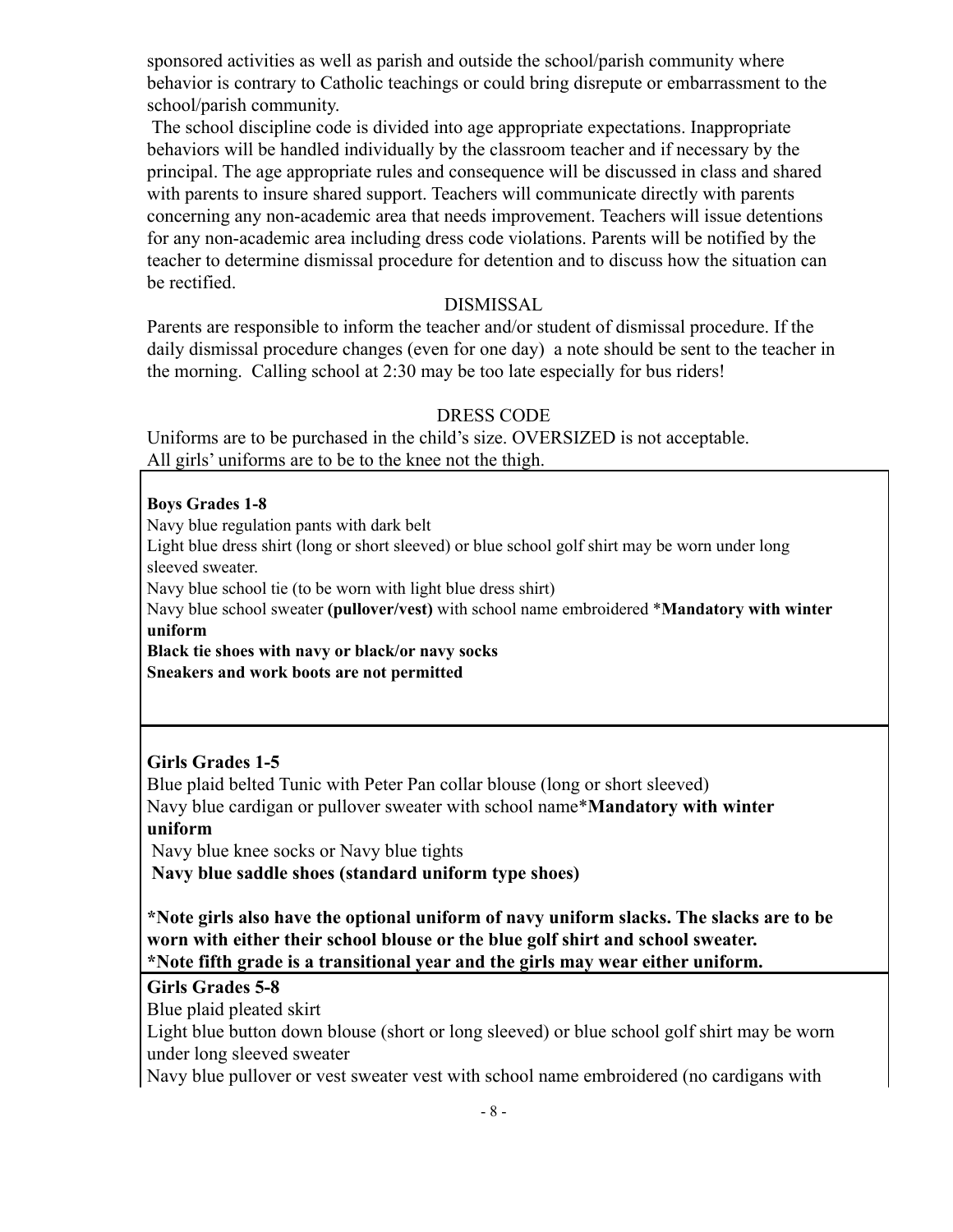skirt)\***Mandatory with winter uniform** Navy blue knee socks or Navy blue tights **Navy blue saddle shoes (standard uniform tie type shoes)**

**\*Note girls also have the option uniform of navy uniform slacks. The slacks are to be worn with either their school blouse or the blue golf shirt and school sweater.**

**Kindergarten Uniform** requirement is the gym uniform only.

## **GYM UNIFORM for BOYS AND GIRLS**

Navy blue **mesh** gym shorts and gold cotton gym shirt with school logo Navy blue sweat pants and sweatshirt not hoodie (no logo is needed).

Sneakers and sweat socks (ankle height - no higher).

Sweatpants and sweatshirts **must** be worn beginning Nov.1<sup>st</sup>

Parents are asked to convey to their children that "gym" day requires as specific a uniform as do the regular school days. Note gym class is usually held outdoors year round and the children must be dressed properly for the weather.

ALL GYM CLOTHING MUST BE LABELED WITH THE STUDENT'S NAME. **Students will not be permitted to participate in gym class if not in full uniform.**

## **Optional Summer Uniform (April 15th to Oct. 31st )**

## **Boys and Girls**

Navy blue regulation walking shorts with belt

Blue waist banded golf shirt with school name embroidered

White low cut sneaker with white socks (above sneaker)-only with shorts No "Wheelies" **Boys and Girls**

The Blue waist banded golf shirt with the school name embroidered may be worn with summer uniforms**.**

**Ties are required with light blue dress shirt but are not required with the blue golf shirt.**

## **Winter uniform begins on November 1st . Summer uniform begins on April 15th** .

All uniforms are to be the appropriate size for the child. No oversized or undersized uniforms are permitted. School Uniforms may be purchased at DiGiulio's, 6948 Frankford below Tyson Ave. or Flynn and O'Hara 10905 Dutton Rd. Philadelphia, 19154. Please note the gym shirt is available only at DiGiulio's. The sweat suit and mesh gym shorts without logo can be purchased anywhere.

## **Parents are to label all of their child's clothing and school items.**

## HAIR STYLES/GROOMING

All hairstyles for both boys and girls are to be of a conservative type. Extreme hairstyles are not permitted in our school (**this includes the Mohawk style cuts, tracks and hair dye**). Boys should have their hair cut to follow the contour of the ear. It should not cover the ears or eyebrows. Students are not permitted to add colors to their hair or hair extensions. Hair accessories for the girls should not be excessive. They must lay flat on the student's head with a minimum of decoration. If they become a distraction the child will be asked to remove them. A headband is acceptable but scarves, bandanas, head wraps and hats are not. Headbands are to be worn on top of the head not across the forehead. Neatness and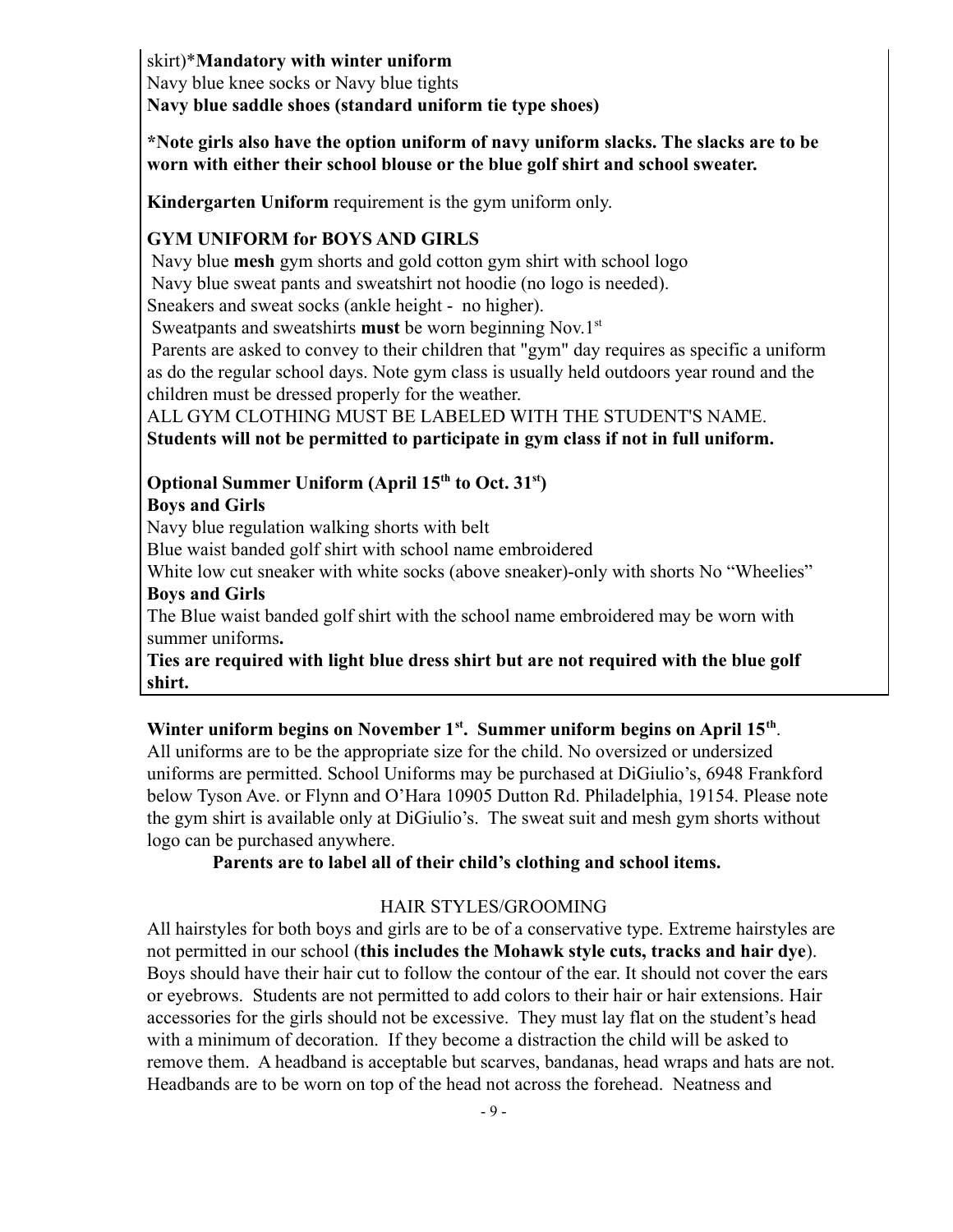attractiveness should be attributes the students strive to exhibit in their daily appearance. Students are expected to come to school in a state of cleanliness.

## JEWELRY/ MAKE-UP

Although jewelry is not a part of the school uniform, girls are permitted to wear 1 post earring (no hoops) in each ear. Boys are not permitted to wear earrings. Ear studs, piercings and chokers are not permitted in school. A watch, a small ring, a religious medal or small cross on a delicate chain and one bracelet of a religious nature is permitted. No other jewelry is permitted.

\*\***No student is permitted to wear a Smart Watch or any other digital, wearable watch/device** that provides any features other than timekeeping. These watches are not permitted due to the distraction they present in class as well as the potential for cheating during assessments. No exceptions!

The only pins permitted on the uniform are school club, rep pins, and pins approved by the principal.

**Make-up and colored nail polish are not permitted.** Clear nail polish is permissible. If a student has a tattoo, it must not be visible during the school day.

## DRESS CODE VIOLATIONS

If, at any time during the year, an exception in uniform is necessary, a note of explanation MUST be sent to the child's teacher who will forward it to the principal. This note should indicate the expected date by which the uniform will be complete.

Uniforms should be purchased at the designated stores to ensure it is our dress code. Once variations occur, the dress code becomes ineffective.

Uniforms are to be the appropriate size for the student; no fad or oversized looks will be tolerated. **Tee shirts should not be visible at collar, cuffs or below shirt's hemline. Only plain white tee-shirts are acceptable under the school uniform.** Girls must wear their uniforms no shorter than 1 inch above the knee and skirts are not to be rolled up. Dress code violations will be seen as a conduct violation and will be reflected appropriately on the report card. This includes hairstyles and oversized uniforms as well as inappropriate dress-down clothing.

**Dress Down Days-** Students are permitted to wear clothing other than their school uniforms. Leggings, pajamas, skinny jeans or revealing clothing is not appropriate. Clothing with inappropriate words or pictures is forbidden. Failure to adhere will result in loss of dress down privileges.

**Parental support of the dress code is both expected and appreciated.**

## DROPPING OFF/PICKING UP OF STUDENTS

**For the safety of the children, parents are asked not to drop children off in front of school or on Hasbrook Ave**. Please drop off and/or pick up your children either on Longshore Avenue at the corner of Martins Mill Road or on Woodland Ave on the church side. Do not allow them to exit from the street side of your car or cross over in the middle of the street. If you are meeting your child after school, kindly do not meet him/her in front of school. The children will walk in line to the corner of Longshore Avenue and Martins Mill Road or to the corner of Old Soldiers and Woodland Street. The children may not get out of line for any reason - even to get into a car - until they reach the corner as stated.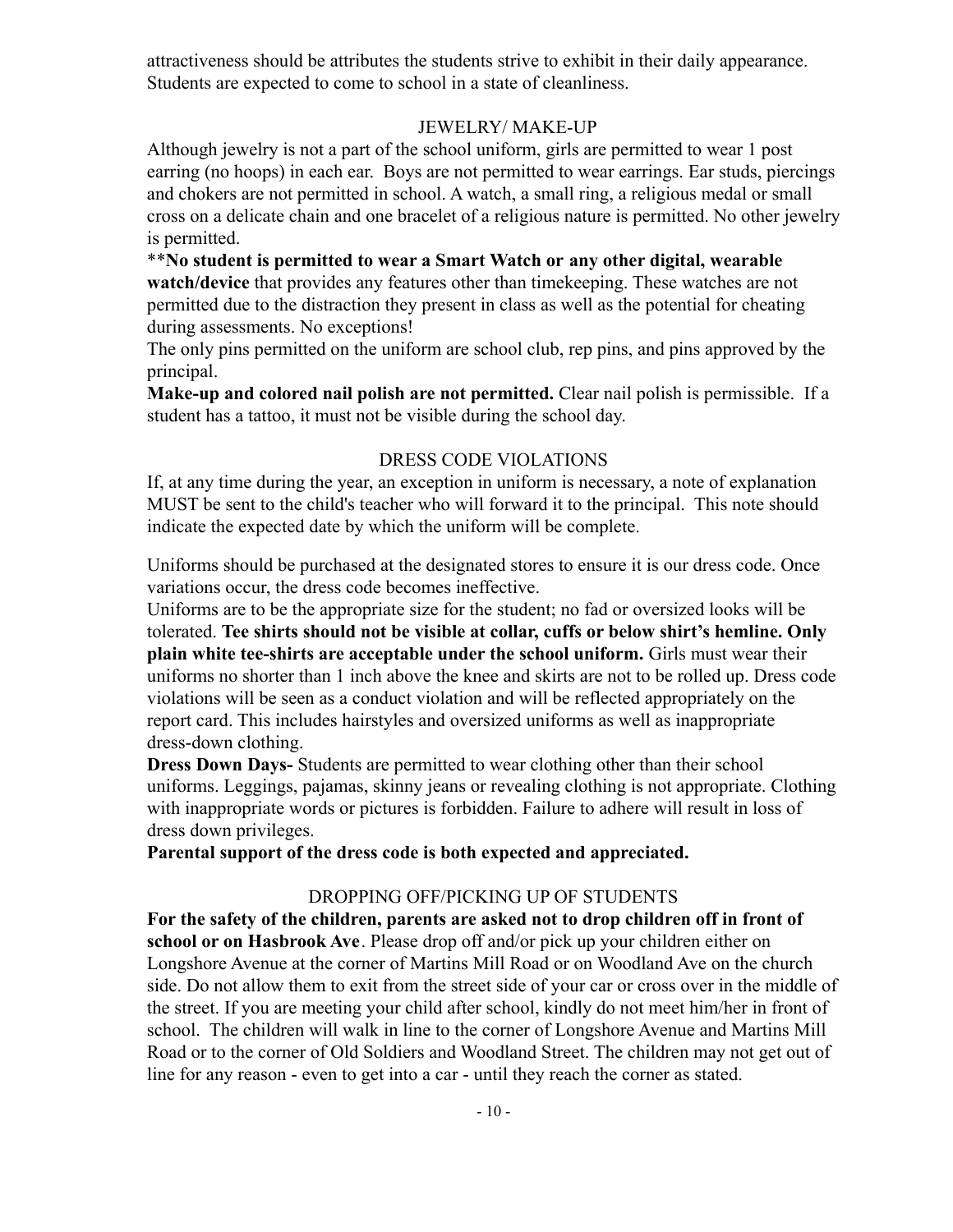**Parking on Hasbrook Avenue at dismissal** is not permitted since this is a safety issue for children and teachers crossing that corner.

## EDUCATIONAL SUPPORT TEAM

Educational Support Team (EST) at Presentation School may review a particular matter of concern and offer strategies to improve a situation that interferes with the instructional environment in the school. The Educational Support Team is a group of support staff, teachers and the principal who strive to provide the student with the optimal learning environment. The parent, teacher, or principal may initiate referrals for this service. Parents, as the primary teacher, are encouraged to participate in this program.

#### EMERGENCY SCHOOL CLOSING

On days of inclement weather go to KYW 1060 and under School Closings look for the **Montgomery County** *code* **#341.** If it is listed there will be a notation as to whether school is closed or opening late. **Please do not call school, the convent, or the rectory.** In the event of an emergency closing a parent notification system through Option C and Constant Contact will be used to notify parents. Parents are asked to keep all phone numbers and email addresses current so they can be reached in case of an emergency. Also, notify secondary responders if you are using them as in an emergency. **Please have your child aware of your chosen plan in such emergencies.** Also, if a change in your chosen procedure is necessary, please send a note into school.

**Again, please do not call school for closing information.**

## CARES PROGRAM

If school closes early, parents are asked to come for their children as soon as possible. We realize how stressful this can be for you and we appreciate you doing what you can under those circumstances.

#### EXTRACURRICULAR ACTIVITIES

Presentation BVM School offers a variety of extracurricular activities. In addition to the various CYO activities students participate in school as Mission Reps, Tech Reps, Student Council, Yearbook, Bowling, Band, Choral Group, Liturgy Ministry, and they participate in local community and national contests. Children are encouraged to pursue their individual interests and develop their God-given talents.

#### FIELD TRIPS

Field trips are scheduled throughout the year. A field trip is a privilege, not a right, and a student may be denied participation if he or she fails to meet academic and/or behavioral requirements. The purpose of every class trip is educational: to broaden the intellectual, cultural, and social experiences of each child. Written permission is required of each child's parents or guardians for participation. A child who does not bring in a signed permission form with not be permitted to participate. Verbal permission or a note will not be accepted as a substitute for the signed school permission form. Teachers try to keep the price of the trip as low as possible unfortunately bus rentals have skyrocketed. Teachers may decide to take one trip rather than two based on cost.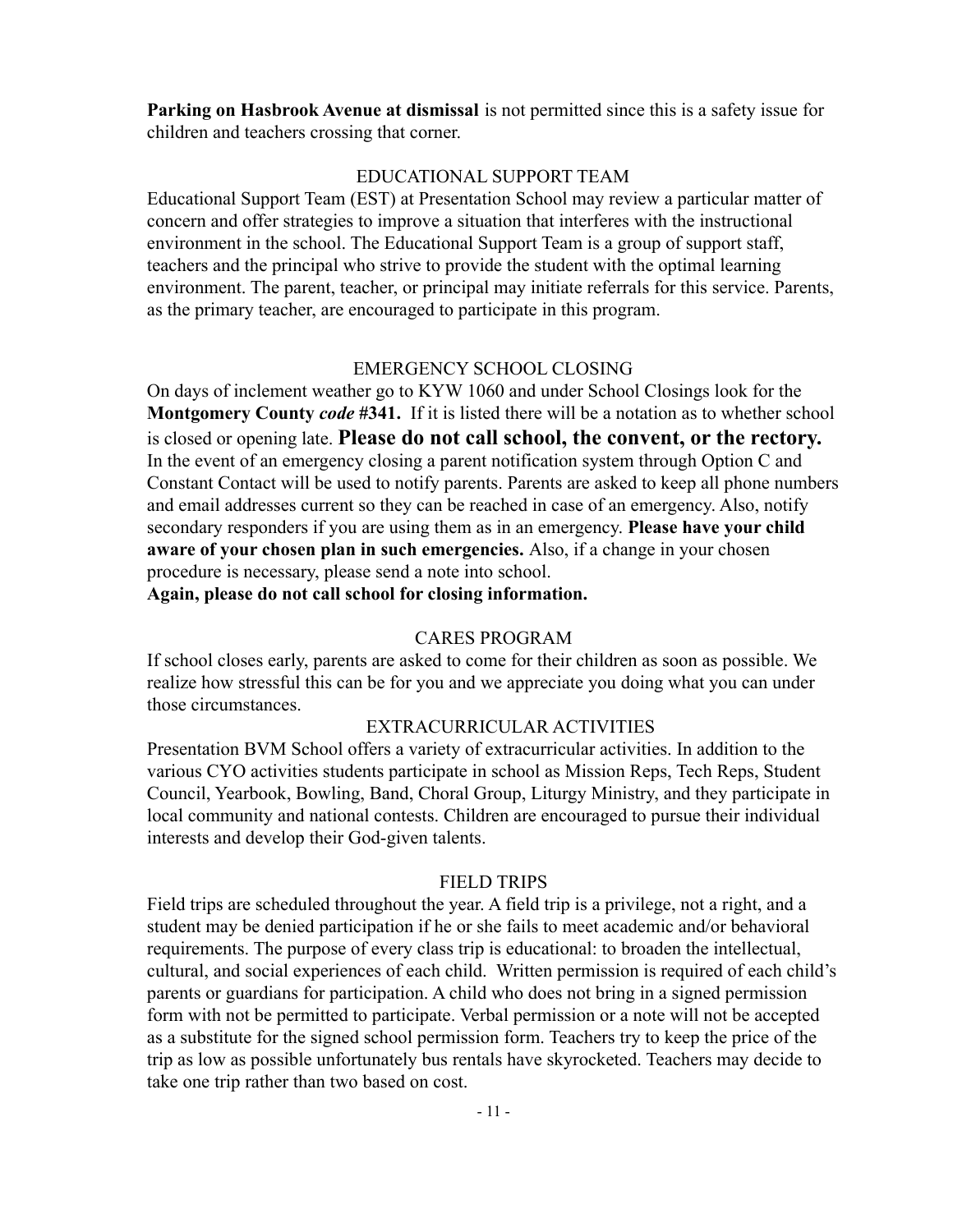If, for a serious reason, a parent does not wish a child to go with his/her class, the child must attend school or be marked absent – this is not a holiday. Please notify the teacher ASAP so she may adjust her reservations.

Children who take daily medication must make arrangements with the teacher when on a trip. The child may not carry medication.

#### FIRE DRILLS/SHELTER IN PLACE DRILLS

Fire Drills and Shelter in Place Drills are conducted at regular intervals throughout the school year. Drills help to ensure the safety for the students in evacuating the building or relocating within the building in case of fire or other emergency. All students should have a three-day supply of necessary medication in school. Parents are asked to review fire safety rules with their children.

There are also other drills: shelter in place, lock down drills and evacuations. If school needs to be evacuated students will walk to the church or the alternative locations: Gospel of Grace Christian Church or St. Joseph Church.

#### **GUM**

Chewing gum is strictly forbidden in school

## **HEALTH INFORMATION**

#### MANDATED SCREENING

The school nurse under the State-mandated program screens all students yearly. Student physical examinations are required within three months of entry into a school and in the sixth grade. Student dental examinations are required within three months of entry into school and in third and seventh grade. The sixth and seventh grades are also screened for scoliosis.

A registered nurse is provided by the Cheltenham School District according to the school's enrollment for the purpose of screening and maintenance of health records and for making referral to parents when existing problems are found. The nurse maintains health records for each child. She does not offer first aid or attend to ill children.

Therefore, students exhibiting symptoms or issues such as stomach aches, bloody noses, etc., will be sent to the School Office where a determination will be made regarding contacting parents. 911 will be called for an emergency. If your child is displaying symptoms before school, please carefully consider your child's ability to come to school for the day.

Care given in the school is limited to first aid in accidents or illness until parents can be reached to take the child home, to the doctor, or to the hospital. School must have a phone number where a parent may be reached during the school day in case of illness. After one hour a sick child is considered absent even if they have not left the building.

If your child has a specific medical problem, please notify the homeroom teacher and the nurse of the problem. Medic-Alert bracelets are also strongly recommended for any child with a medical problem.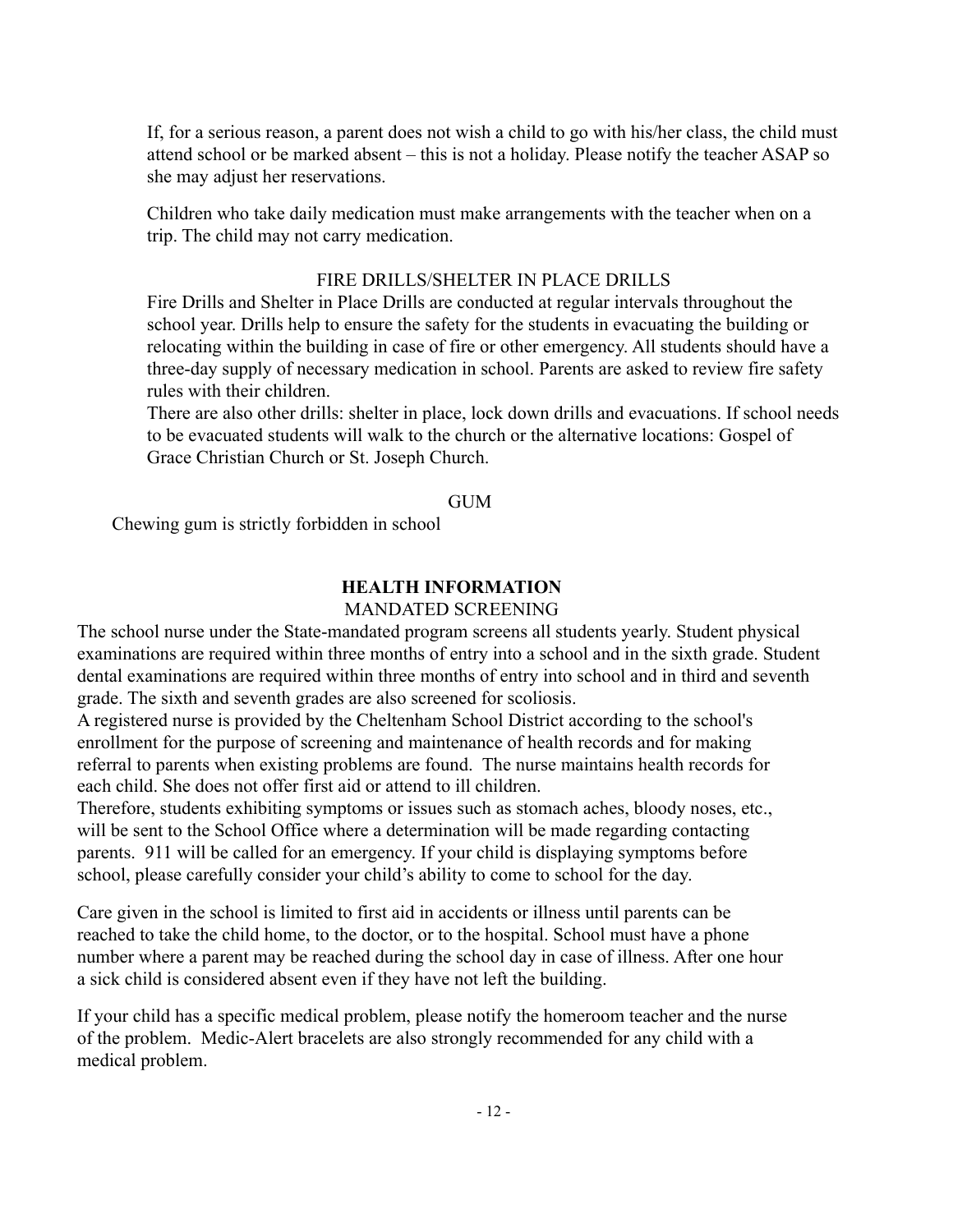If parents are unable to afford medical or dental care for their children they should contact the school nurse who will make a referral to the appropriate community agencies.

**Emergency forms** are kept on file for each student. One is kept the nurse's office and one in the main office. These forms must be updated yearly for each child. **Please include all medical conditions relating to your child.** Please be sure that we have an up-to-date emergency phone number on file in case of an emergency during the school day involving your child. Accidents or unusual illness occurring at school are reported immediately to the principal or main office personnel. When a student becomes ill or meets with an accident, the parent or guardian is contacted. If the parent or guardian cannot be reached, the emergency contact will be called.

#### MEDICINE

No **medicine** of any kind, including aspirin, may be given to the student without parent permission. Only minor and very basic first aid may be administered. Secondary treatment may not be administered to an area already treated by the family or a physician. Parents must be contacted immediately if there is any question regarding an injury. It is generally recommended that prescription medicines be given to the student before school or at bedtime in accordance with the physician's directions. In those RARE instances where it is necessary because of the age of the child for the student to be given medication during the school day, it should be done through the school nurse in accordance with the procedures of that office.

\*(Policy and Procedures of the Archdiocese of Philadelphia)

"It is generally recommended that prescription medicines be given to the student before and/or after school in accordance with the physician's directions. In those rare instances where the medication must be given during the school day, the student should take it in the presence of the principal, the secretary or the acting principal."

No medication shall be given except when all the following conditions exist:

- $\blacktriangleright$  The medication is prescribed by a physician and is labeled with the student's name, dosage, and the time the drug is to be given.
- $\vee$  Written permission is given by the parent requesting a Presentation staff member to comply with the physician's order and releasing our personnel from any liability.
- $\vee$  When medication, controlled substances and injectibles, such as an "epi-pen", are filled or refilled, a responsible adult must deliver it to the nurse, principal, or secretary.

Parents/guardians are required to sign a medication authorization form, which is available at school, if the student must take medication (including Tylenol) at school. If a child is able to self-administer a prescription, it must be documented and administered the presences of an adult. Students with self- administering inhalers must do so with an adult present; this medication may be carried by the student if the above criteria for medication exist and if part of that documentation specifies the physician approves of this self-administering procedure.

#### Students with HIV/AIDS or related diseases

Students who are HIV-infected or have Aids or other related diseases and desire to attend an Archdiocesan elementary school will not be denied admission to or be discriminated against solely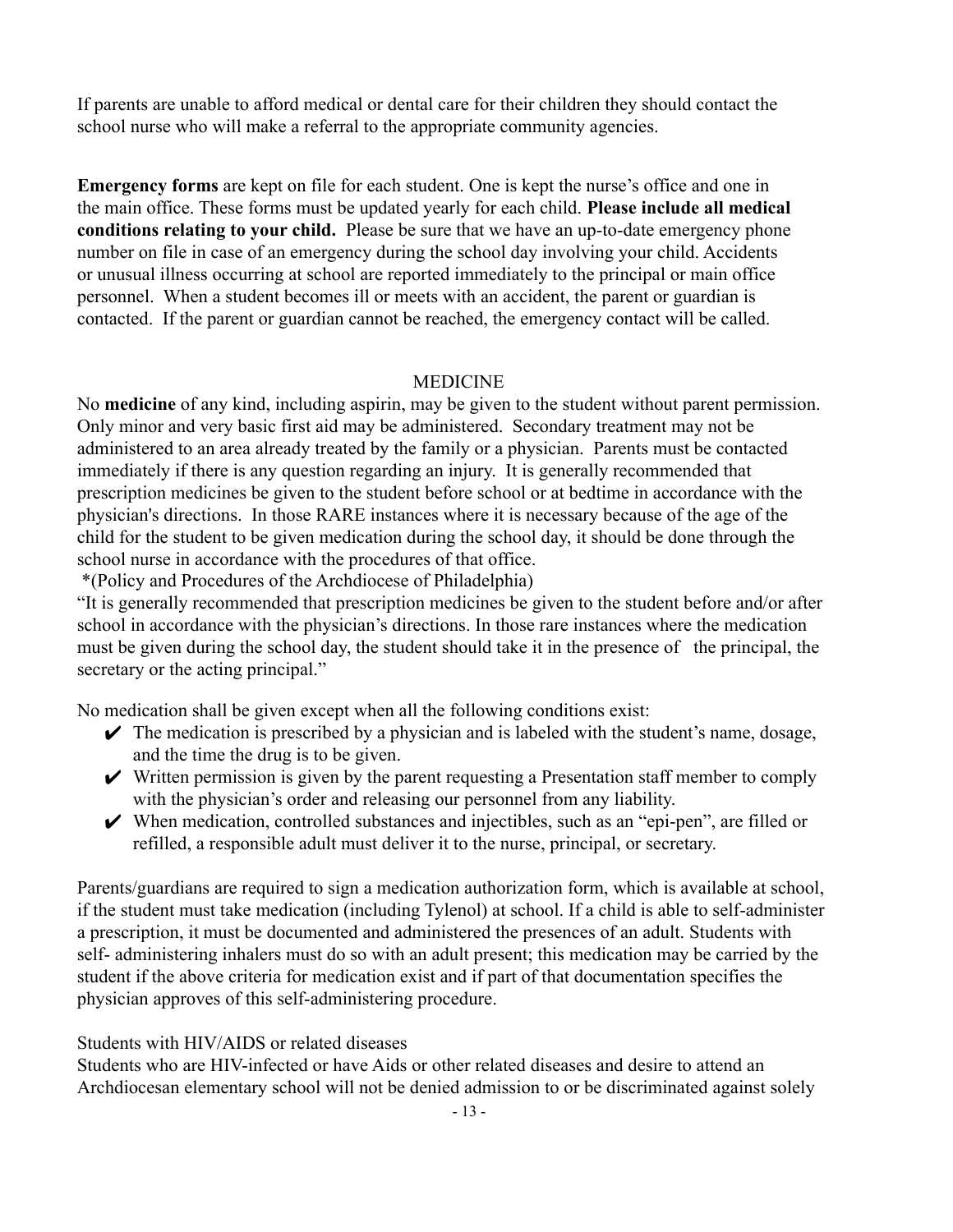because of their medical condition. However, the school does reserve the right to dismiss a student or curtail a student's activities (curricular, co/extracurricular). This will be done on a case-by-case basis by the principal in consultation with the student's attending physician, if it is determined that a student presents a substantial risk to himself or others. If for reasons of health or safety, a student can no longer attend classes, the principal and parents will determine arrangements for alternative instruction. The school follows the "Standard Precautions to Prevent the Spread of Infectious Disease" to reduce the risks for employees, students and visitors.

## HOME AND SCHOOL ASSOCIATION

The Home and School Association offers assistance in the operation of the school by:

- planning meetings of the Home and School general membership
- providing speakers for each meeting,
- organizing and implementing fund-raising activities to assist in the improvement of various educational and physical plant needs of the school,
- enlisting assistance of parent volunteers for a variety of needs within the school,
- reporting to the General Membership the status of fund raising activities and the goals achieved.

Membership to the Home and School Association is strongly encouraged as a way to become actively involved in your child's school.

#### **HOMEWORK**

Homework refers to an assignment made by a teacher that will positively reinforce a concept presented in class and includes both written and study assignments. At the primary level, the parents must assist and guide the student in completing homework. Gradually the child should assume greater personal responsibility for his/her homework.

The following time allotment is suggested by the Archdiocese of Philadelphia for homework and includes both written and study assignments:

| Grades 1 and 2 | 30 Minutes  |
|----------------|-------------|
| Grades 3 and 4 | 60 Minutes  |
| Grades 5 and 6 | 90 Minutes  |
| Grades 7 and 8 | 120 Minutes |

It is the student's responsibility to spend time every evening in study, review, reading and mental enrichment. It is strongly suggested that you have your child read (or be read to) every evening; it is a wonderful chance for you to share some time with your child while they practice their reading skills.

It is the parent's responsibility to supervise the proper completion of all assignments and to contact the child's teacher when there are difficulties in this area. Parents are responsible to provide their children with:

- A good study atmosphere
- A definite time for homework each day
- A check of the homework to ascertain the quality of the work submitted

All students should have an assignment book in which homework is recorded daily. Homework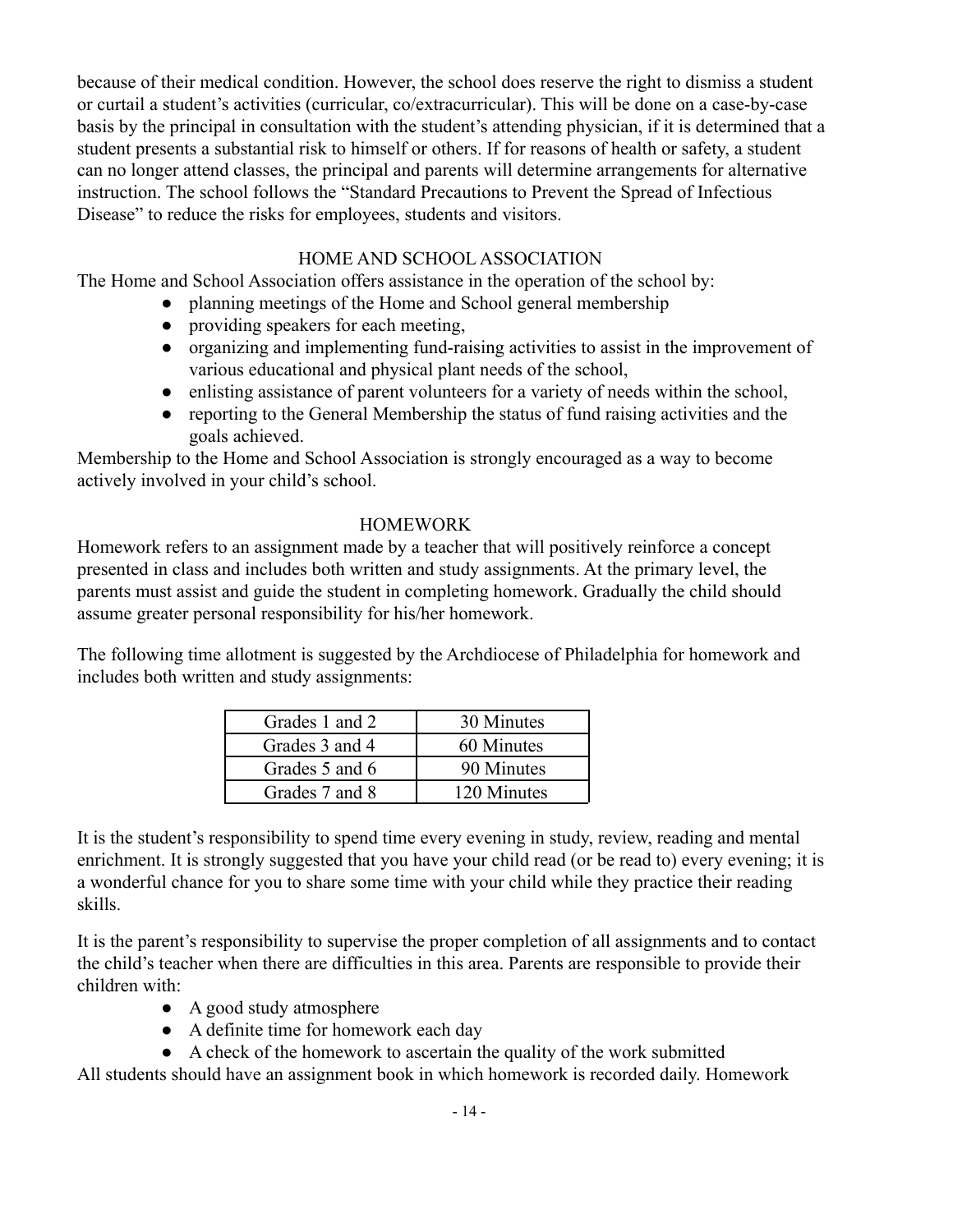assignments are also posted on the teacher's web page. Parents are asked to review this nightly in

order to monitor the student's progress. If there is a problem about homework, or a disagreement in the amount or type assigned, please contact the teacher involved.

## INHALANTS

The use of "White Out" and Rubber Cement is strictly forbidden in school. Use of inhalants will be considered a disciplinary violation.

## LATENESS

Children are late if they are not in the school by bell time 7:45 AM. Parents will be contacted if there is a chronic problem with lateness and the teacher will take disciplinary action. Lateness not only unsettles the tardy child but it disrupts the entire class. A pattern of lateness will be treated as a school disciplinary violation. **Each teacher will determine an age appropriate response. If the student receives five late notices the teacher will conference with the parent to determine a strategy to affect change. Once a student reaches ten late notices the parent must meet with the teacher and/or principal before the child may return to school.**

Please be advised that unexcused lateness will not be tolerated. Children are marked late on their report cards and permanent record cards. A consistent pattern of lateness will be considered parental neglect which will be reported for further investigation.

## LUNCH PROGRAM

Students may stay for lunch during the school year. The 45-minute lunch period is divided: 20 minutes for lunch and 20 minutes for play with a five minute transition time.

If a parent wishes to have a child to walk home for lunchtime, a note must be sent to the homeroom teacher and forwarded to the office. Not all Crossing Guards are on duty and there are no school safeties at lunchtime. A student going to another student's home during this period is strongly discouraged.

Presentation BVM School offers a free breakfast and lunch program to all students in Kindergarten to grade 8. A typical "Grab 'n Go" breakfast consists of a whole grain entrée such as a muffin, bagel, breakfast bar or cereal, a half-pint of milk and two servings of fruit. Students pick up their breakfast when they arrive at school and take it to their classrooms. A lunch menu is posted on the school website each month so parents can decide on a daily basis if their child should order hot lunch or bring a lunch from home. All lunches include a hot entrée, a whole grain item, a vegetable, milk and fruit. If you would like to learn more about the NDS breakfast and lunch programs, please visit nutritionaldevelopmentservices.org.

Please include in your child's lunch box, a paper placemat or paper towel to place under his/her lunch. Also include at least two napkins in the lunch box. This is most appreciated as a means of helping with the clean-up at the end of each lunch period. Good manners, inside voice tones and observance of lunchroom rules are expected. If a student demonstrates repeated disregard for the rules, the student will be dismissed from the lunch program.

**Snack -** Students in grade 1 through 8 are provided time for a morning snack daily. Parents must provide the children's snack. **Parents are encouraged to send in nutritional lunches/snacks in**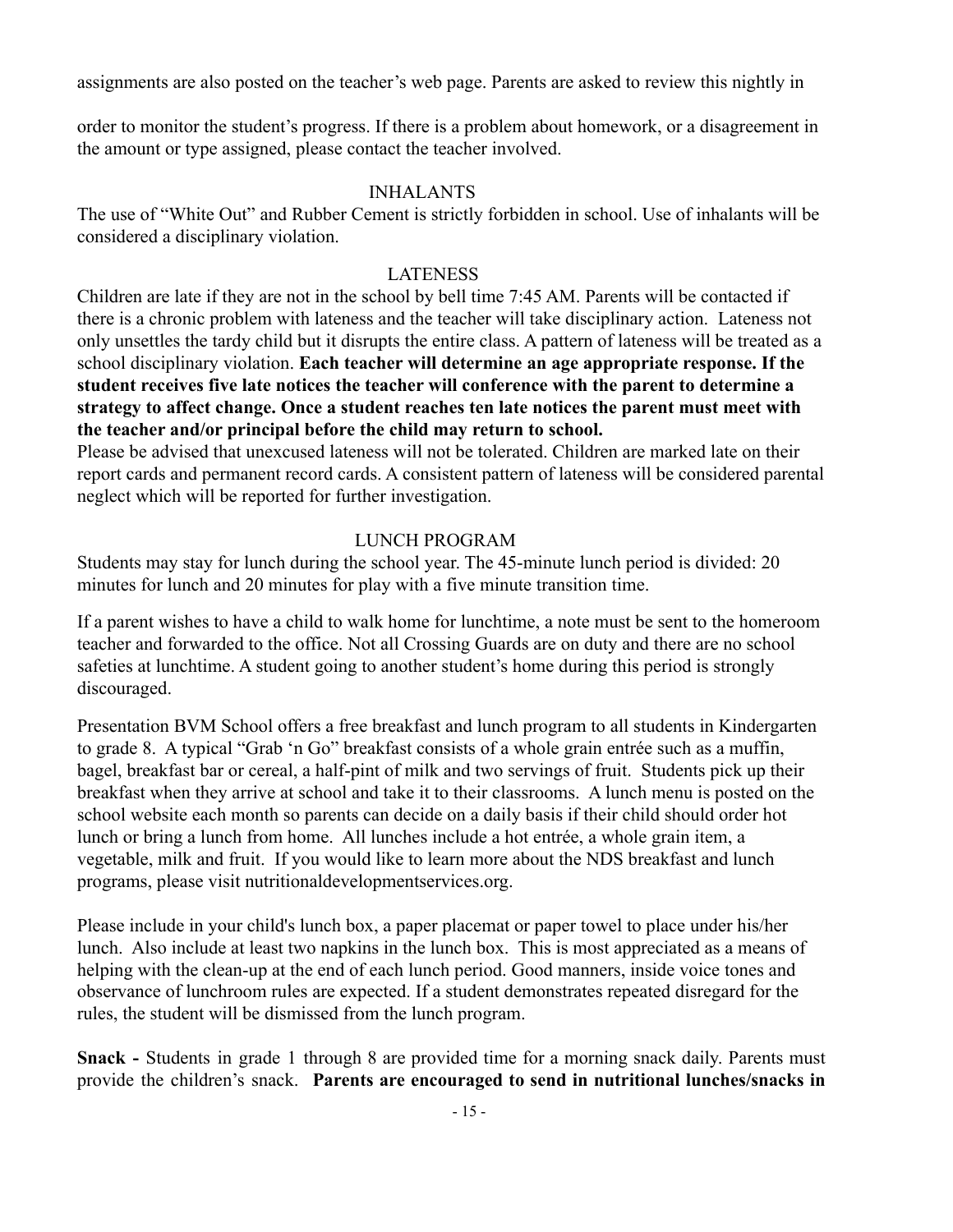#### **keeping with our wellness policy. Special treats are to be kept at a minimum and soda is not permitted. Children may not use any glass containers for their safety.**

## LUNCH TIME RECESS

An infraction system will keep you informed of your child's behavior at lunchtime. Lunch monitors will inform classroom teachers of any infractions and teachers will inform parents of lunchtime behavior incidents. Please discuss the importance of following regulations and safety procedures. Respect and courtesy are to be shown to the lunch monitors. Lunch and recess time should be safe and fun for each child. An atmosphere of mutual respect and care is expected. Failure to attend to the lunchtime regulations will result in a disciplinary response, will be reflected on the conduct grade and may result in suspension from the lunch program.

## OPTION C

Parents will receive an email from Option C with log on information, the first week of school. Teachers have a ten day turn around to upload test, project, and assessment results. They will also send home tests for a parent's signature and or corrections.

## PARENT/TEACHER COMMUNICATIONS

Formal conferences are scheduled at the midpoint of the first trimester. These conferences are of vital importance in keeping the avenues of communication open between the home and school. The purpose of this conference is to exchange information and strategize how the teacher and parent can best support the student. Additional conferences may be requested at any time during the school year at the request of the teacher or parents.

**Teachers cannot be interrupted during regular class time, either to answer the telephone, respond to email/text, or to confer with a parent.** If you wish to see a teacher, please send a note to the teacher to arrange for an appointment. Teachers are involved with classroom and instructional preparation both before and after school. However, teachers are always happy to meet with parents once an appointment has been arranged.

If a parent has a question or concern related to instruction or that relates to the classroom in any way, the classroom teacher should be the first person to whom the parent would go for information and/or resolution. If the parent does not feel their concern has been resolved by the teacher, they should ask the teacher for a meeting with the principal. The classroom teacher will make the arrangements with the parents and principal for a conference. **Any parents wishing to confer with the principal must confer with the teacher first.**

## PROGRESS REPORTS

Progress Reports will be issued at least three weeks prior to the report card. These are sent only to those students whose tests and assessments indicate possible failure in a subject. The child's test papers, which must be signed and returned to the teacher, will be the ongoing indicator of what progress the child is making in that particular subject. These warnings are issued in sufficient time for a student to make improvement before the marking period ends. Parents will receive Option C log in credentials to monitor their child's academic progress online.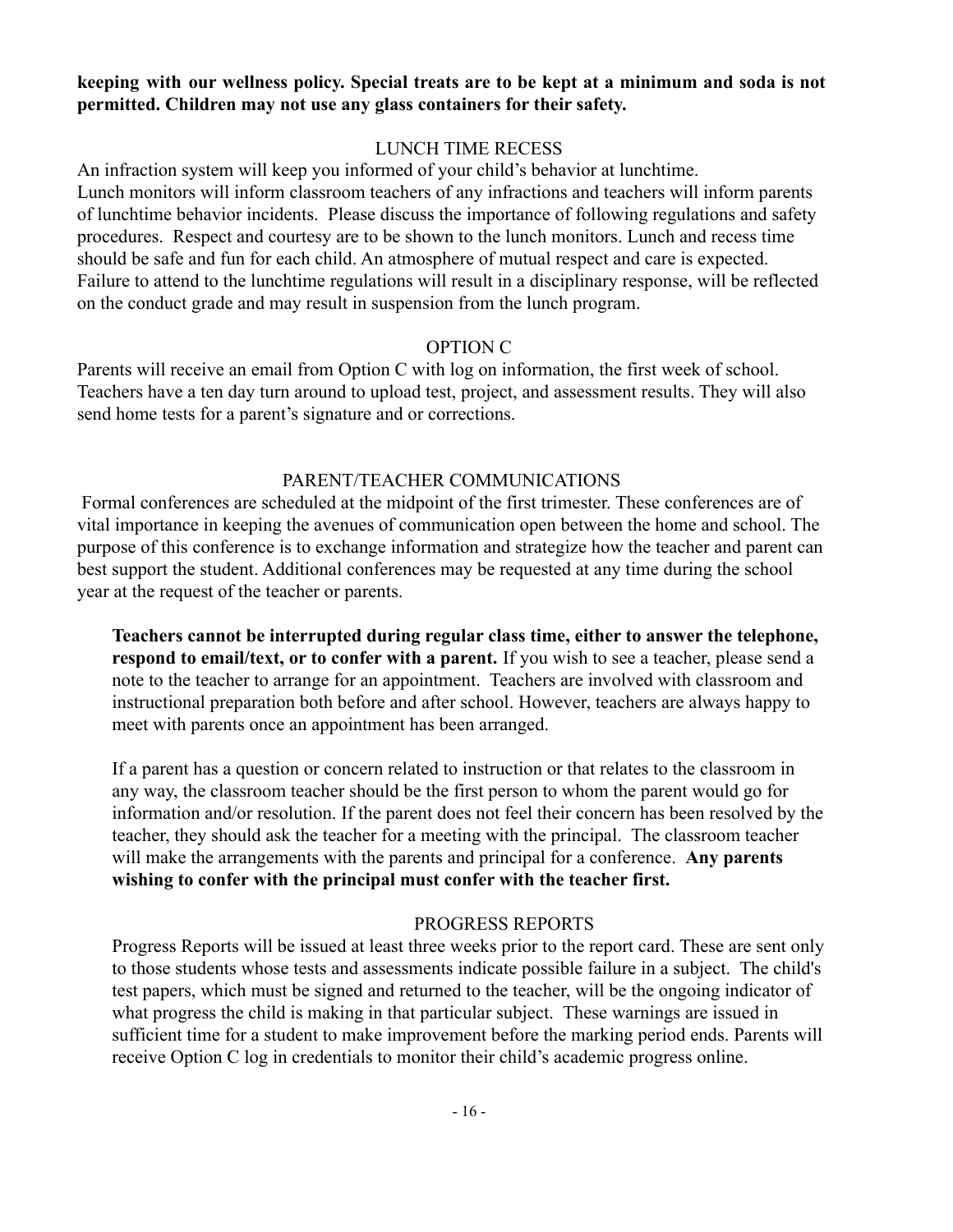#### REPORT CARDS

Reports are issued three times a year and include an evaluation of class participation, home study, test results and projects completed. The report card holds a common vision of sound grading and assessment practices. **Report Cards are distributed electronically on Option C. Parents are asked to confirm that they have seen their children's report card by the following day.** A parent or a teacher may request a conference at any point during the school year.

First Honors (90 and above 3 or 4) and Second Honors (85 and above 3 or 4) are awarded each trimester. Academic Recognition Awards at the end of the school year are awarded in grades 4 to 8.

#### RUBRICS

Rubrics describe and clarify the evaluation of assignments. Teachers develop rubrics which spell out their expectations. Students receive these expectations before they begin working. As a result the teacher and student know early on what is expected on a particular assignment. With rubrics as guides, students work to complete the assignments to an acceptable level knowing the criteria the teacher uses to assign a grade to their work.

#### **SACRAMENTS**

Reconciliation and First Eucharist are received for the first time in grade two. A student must be in their second year of formal religion instruction. Confirmation preparation begins in the second half of sixth grade and these students are confirmed in the fall of seventh grade when preparation is complete. The parents of children preparing for a sacrament must attend a parent meeting held in the fall.

## SAFETY REGULATIONS

The safety of every child is a primary concern of our faculty and staff. In an effort to insure a safe environment for every child each child must adhere to the following regulations.

- Running is not permitted within our building.
- Student must ask teacher permission to leave their class for any reason
- No student may leave the school without explicit permission
- Out of bounds students will be suspended
- All visitors must report to the Main Office and sign in.
- Students may not open school doors for visitors

## SCHOOL CORRESPONDENCE

**Please make sure all notes, conference requests, absent notes, and monies, etc. are placed in an envelope with the child's name and grade clearly written on the outside.** This is a safeguard for confidentiality and for any money handled by the children.

## SHELTER IN PLACE

In the event of an emergency Presentation BVM School has in place a procedure for a Shelter in Place. Parents are instructed to listen to KWY for further instructions.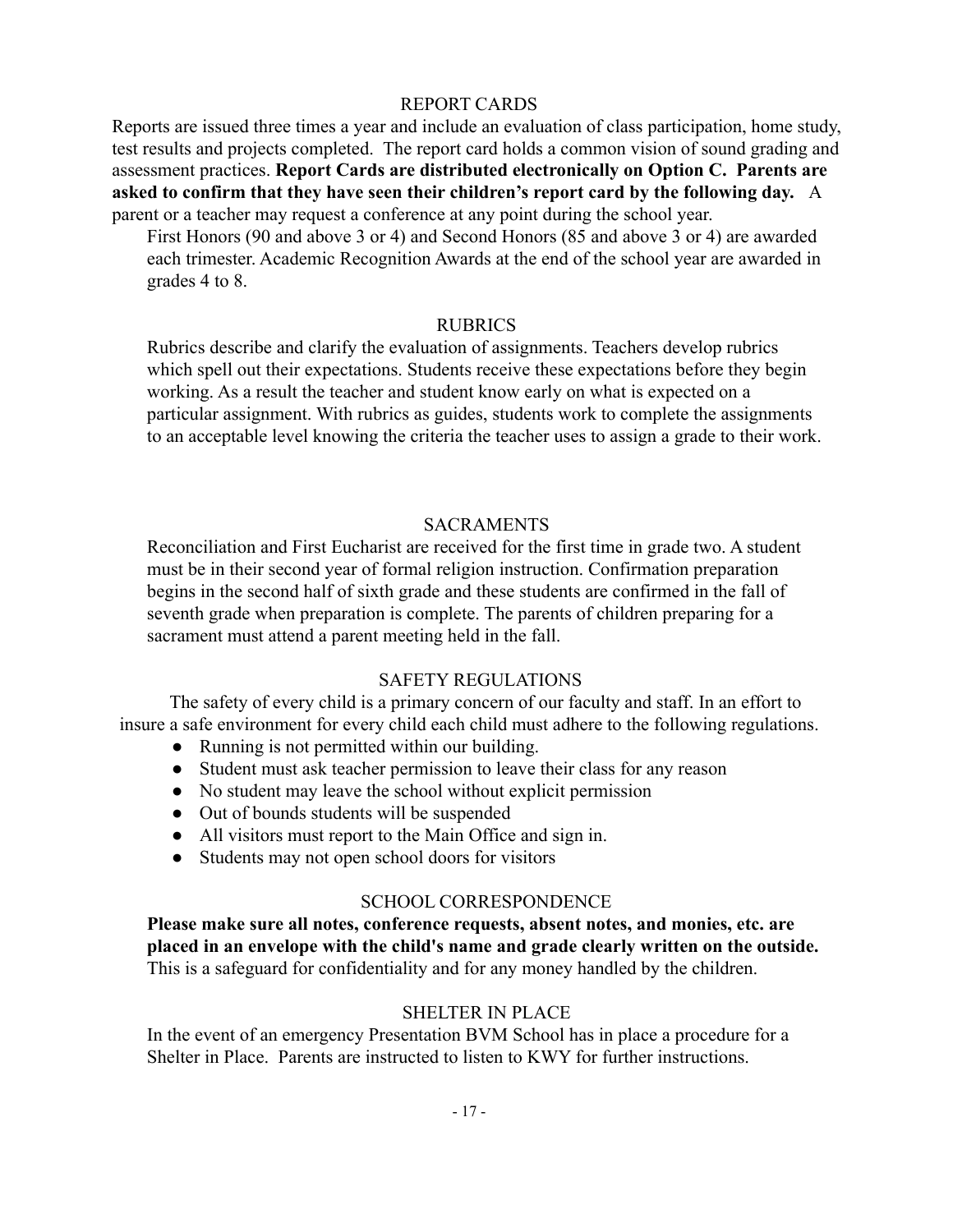#### SIGNATURE SHEETS

At the end of this Handbook are two signature sheets. These sheets are to be signed and returned to school after the Handbook and its policies have been read. These sheets will be placed on file in the principal's office and/or Option C. Your signing indicates your support and understanding of the school's standards and requirements for its students.

#### STANDARDIZED TESTING PROGRAM /SCHOOL TESTS

A standardized test (Terra Nova) is administered each year to students in grades 3, 4, 5, 6, and 7. The results are communicated to the parents and are utilized by the school for curriculum planning.

Teachers will provide students with a testing schedule. Rubrics are used to help the students understand the teacher's expectations. Students' progress is measured by a variety of assessments that will be utilized as planning tools to meet the individual needs of their students. Many teachers give daily quizzes in addition to major tests and projects. Cumulative tests may be administered at various times during the year and are administered in January and June.

All tests are to be signed and returned to the classroom teacher. Teachers should be notified if tests are not being brought home for signatures. Teachers will notify parents of their procedure at Back to School Night in the fall. Parents will be assigned a procedure and a password to check their child's grades online.

#### **STATIONERY**

Stationery is sold on Monday and Wednesday at 7:45 A.M. Stationery is sold daily the first week of school for all back-to school supplies. Please send money in a labeled, sealed envelope. Stationery price lists as-well as school supply lists are available on our website from July through September.

#### STUDENT RECORD INFORMATION

In accordance with the Buckley Amendment, also known as the Family Educational Rights and Privacy Act, parents have the right of access to records regarding their child's progress. With respect to the rights of non-custodial parent, barring a court order to the contrary, the school will provide the non-custodial parent with access to academic records and to other school related information regarding the child. If there is a court order specifying that there is to be no information given, it is the responsibility of the custodial parent to provide the school with an official copy of the court order.

#### **SUPERVISION**

The school grounds are supervised from 7:30AM to 2:30 (school hours). Lunch recess is supervised by paid monitors. There is additional supervision during school sponsored activities. School has no responsibility for students on school premises during unsupervised times.

Appropriate behavior and responsibility are expected at a school related activity. Inappropriate behavior will result in loss of privileges. Examples of such activities include but are not limited to: contests, dances, competitions, class trips etc.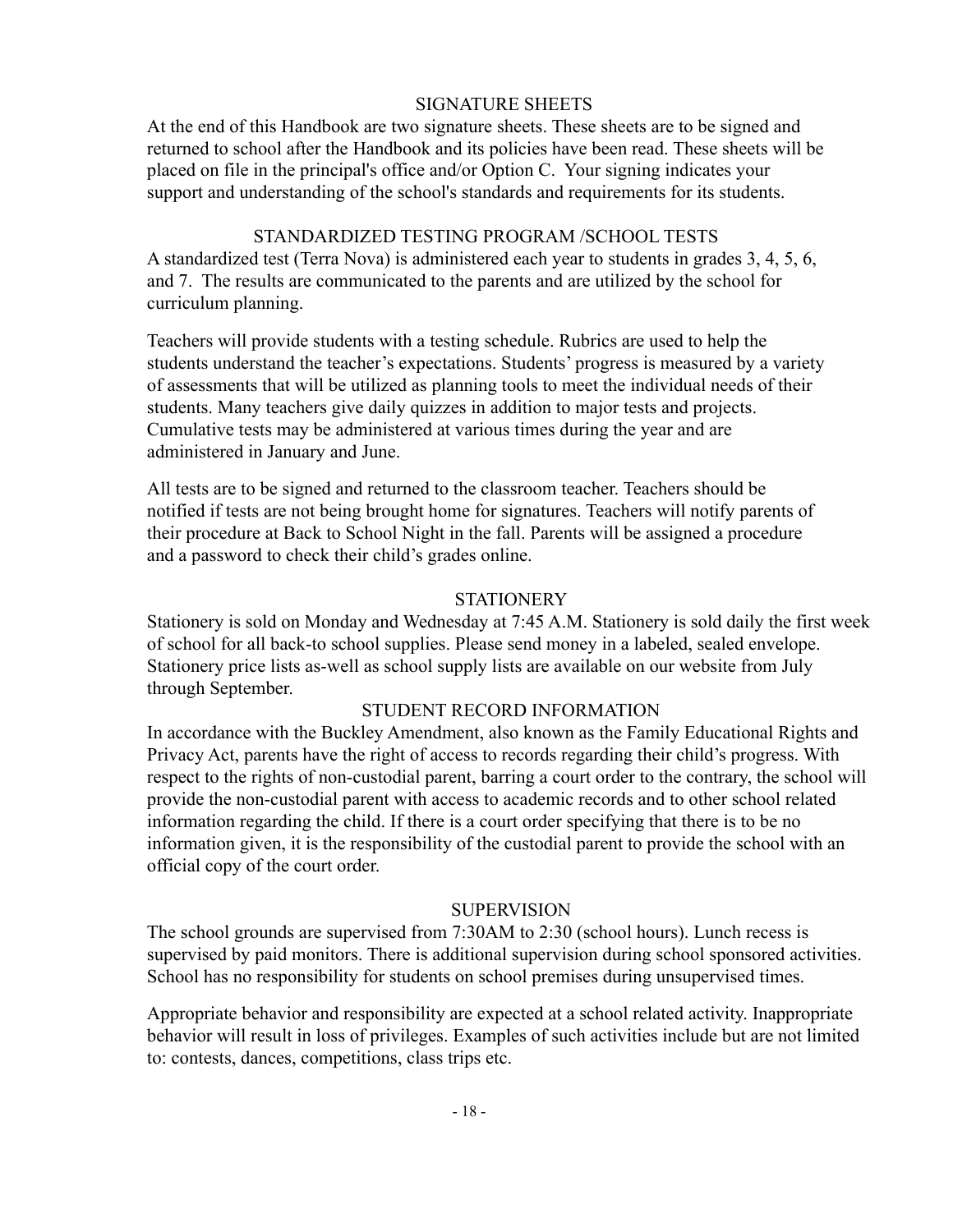#### SUPPORT SERVICES

The Montgomery County Intermediate Unit (MCIU), a regional educational service agency provides our school with support services including but not limited to: Reading, Mathematics, Speech/Language, Counseling and School Psychological services which include psychoeducational assessments and consultation with parents, teachers and administrative staff. Psychological services are provided to students with academic and/or adjustment difficulties as part of a collaborative effort with parents and teachers to enable students to be successful. Referrals for IU services may be initiated by parent, teacher or the principal. After initial screening a parent will be informed of those results and consent forms for further evaluation or services will be sent to the parent.

A learning support lab is available to provide educational support for students meeting the educational criteria for acceptance into this support program.

#### **TECHNOLOGY**

Technology is a valuable tool for education and one of the school's purposes is to encourage the use of technology including the Internet. Students and all users have a responsibility to use these tools properly and in accordance with the Responsible Use Policy for Presentation BVM School. Students and their parents are required to sign this policy and abide by the guidelines. This policy can be found on Option C. Cyber bullying and harassment are viewed as serious disciplinary infractions and will be treated as such.

#### TELEPHONE

The school asks each child to check his/her needs each morning before school. This strengthens growth in student responsibility patterns. **Children will be permitted to use the school phone for EMERGENCY cases only.**

## TRANSFER POLICY

A one-year probationary period will be mandatory for all students transferring into Presentation BVM School. When a student transfers to another school, it is necessary to call school to make an appointment with the principal.

At the meeting the principal the following information will be shared:

- 1. Reason for the transfer
- 2. Name and address of the school child will be attending
- 3. Last date the child will attend Presentation School
- 4. Tuition payment responsibilities

A copy of the child's medical records will be given at this time. **All educational records will be forwarded upon request provided the tuition and fees are paid in full.**

## TUITION

Tuition is determined based on the projected operating cost for the upcoming year. Families are notified of the rates in a timely fashion to prepare for the upcoming year. Presentation BVM School uses continuous enrollment. Current families are re-enrolled automatically for the next school year. The registration fee is paid in three monthly installments in January, February and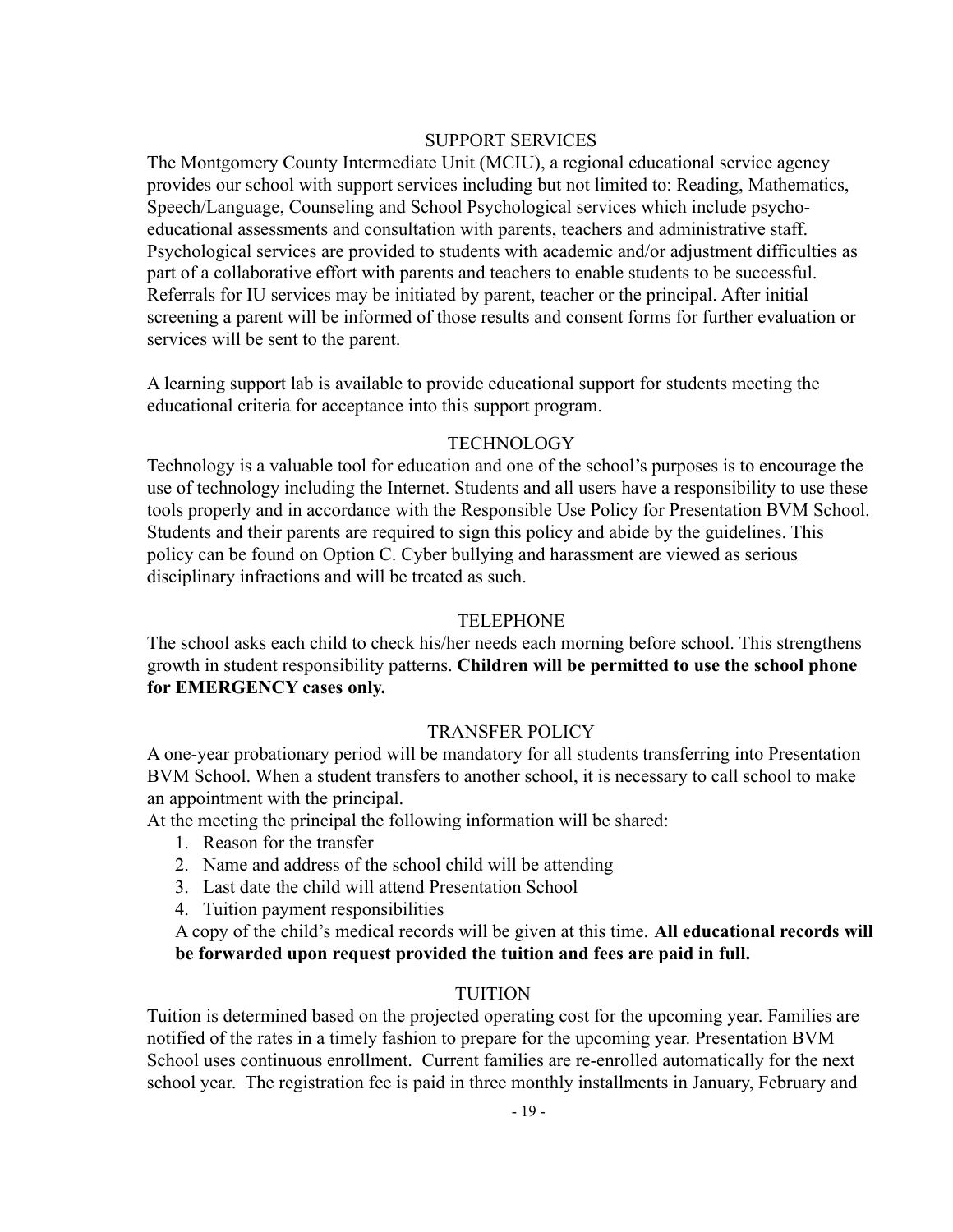March.

There are two different levels of tuition for families registered in our parish

- 1. Supporting families are registered Catholic members of Presentation BVM Parish who choose to participate in Mass each Sunday and contribute the requested weekly toward the support of the parish. These families receive a rate of tuition subsidized by the parish. Contribution records will be reviewed at the end of the first and second trimesters. This review may result in re-classifying some families as non-supporting for the rest of the year.
- 2. Non-supporting families are any who choose not to participate in Mass each Sunday and/or not to contribute toward the support of the parish. They are welcome to enroll their children in our school community at the rate for out-of-parish families.

Out-of-parish families are welcome at Presentation School. However, they will be charged the full cost of education for each child.

## TUITION PAYMENT POLICIES

All families are to establish a FACTS account for the payment of tuition and fees. The annual tuition and fees may be divided into 10 (ten) monthly payments due July through April or two (2) semiannual installments due July and January.

Financial aid eligibility is determined through FACTS. The application process and link is available in your FACTS account. Tuition assistance will not be granted to families who do not apply by the stated deadline. Children's Scholarship is available to families residing in Philadelphia. Families will be notified through Option C and Weekly Communications when the application process opens.

Tuition accounts for families with eight grade students must be paid in full before the  $8<sup>th</sup>$  grade student may participate in the class trip (April/May) or participate in graduation exercises.

## TUITION with DELINQUENT ACCOUNTS

All past due accounts will be sent notification through Option C requesting that the account be brought up to date and to contact the principal if the financial obligation cannot be met.

Transcripts, progress reports, report cards, awards and diplomas are the property of the school and may not be issued to the student (or the parents of the student) if the account is delinquent.

Accounts 30 days past due will be sent notification from the school principal requesting that the account be brought up to date and to contact the principal if the financial obligation cannot be met.

Accounts 60 days past due will be notified through certified letter by the school principal requesting immediate attention to the matter. This letter will remind the family of their financial commitment and request the account be brought to date within 10 days. It is the families responsible to contact the principal and pastor to bring the account up to date. If a response is not received and a mutually acceptable plan is not made, the child/ren will not be permitted to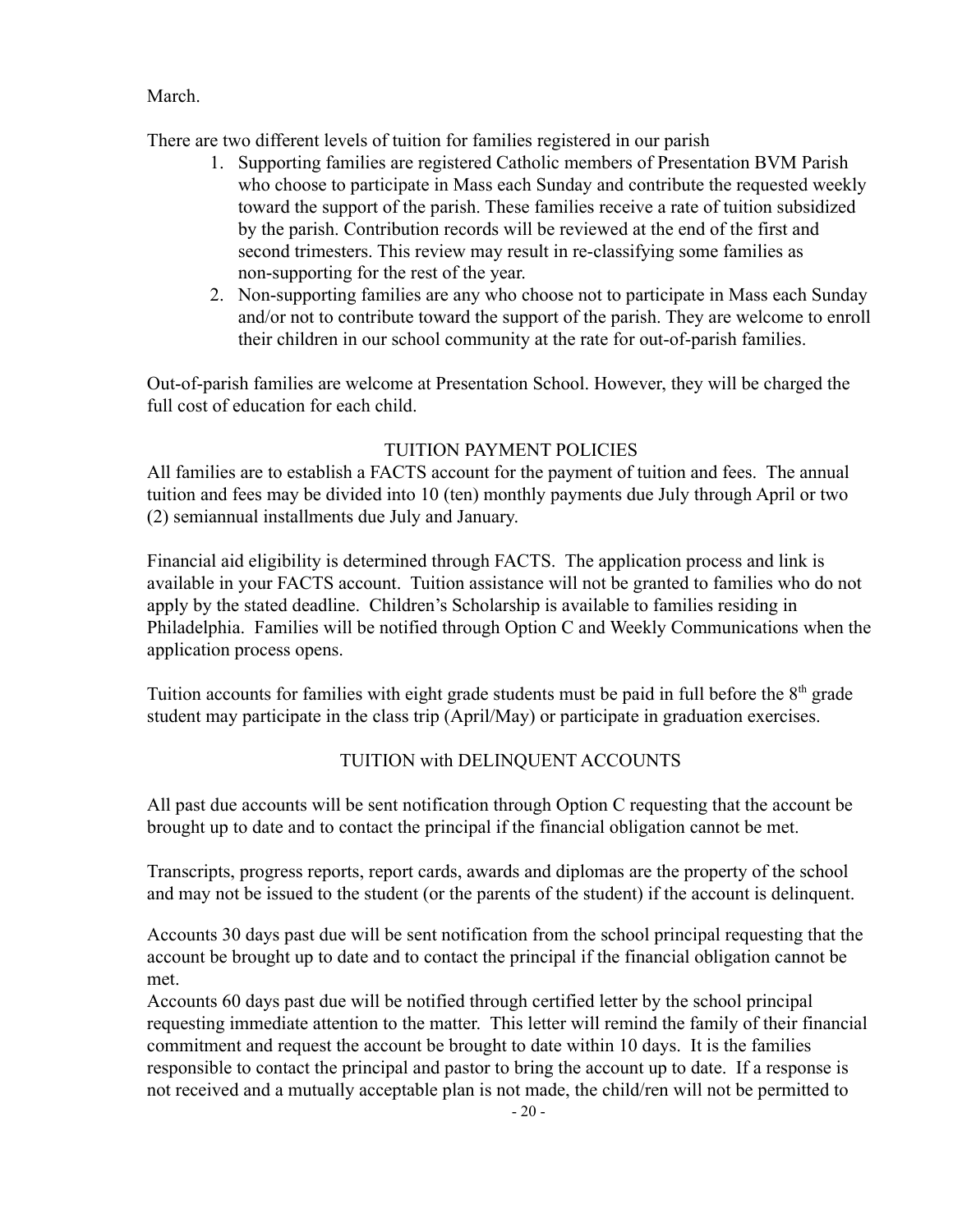return to school until such an agreement is made.

Accounts with past due balances from previous years will not be permitted to return to Presentation BVM School until all accounts are up to date.

#### USE OF SCHOOL GROUNDS

Presentation School teachers are on duty from 7:30 until dismissal. Please be advised of these times for the safety of the children to ensure supervision.

#### VACATIONS

Family trips (for business or pleasure) are discouraged during the school term. If parents consider the trip necessary or beneficial, a written notification for the extended absence should be sent to school. It is the responsibility of the parent and student to make up missed assignments and tests upon return.

#### VISITORS/PARENTS

An atmosphere of quiet respect for the learning rights of others should prevail throughout the school building. All visitors are to report to the school office through the main entrance upon entering the building. **Visitors MUST sign in; no one is permitted to go directly to a classroom during the school day.** Any lunches, etc., forgotten by the student may be dropped off in a bin outside the Main office. **The student's name and grade should be visible on the bag or lunch box**. A student will deliver all forgotten lunches.

Parents and visitors are welcome to observe in any of our classrooms during the instructional day or during the lunch period. These arrangements must be made beforehand through the main office.

#### VOLUNTEERS

A volunteer form will be posted on our web site at the beginning of the year for those parents or family members that would like to share their time and talents with us. We welcome parent involvement. We recognize the invaluable assistance given by our students' families that helps in building a strong learning community. In compliance with the *Charter for the Protection of Children and Young People* all volunteers working with the children on a regular basis (at least one time a week on a routine) must complete both a criminal check and a child abuse check and provide the school with a certificate of training concerning the detection and reporting of child abuse as well as any other forms the school requires. These applications are available on our website under forms.

| <b>Altar Servers</b>    |                   |                           |                  |                          |   |              |              |  |
|-------------------------|-------------------|---------------------------|------------------|--------------------------|---|--------------|--------------|--|
| Band                    |                   |                           |                  |                          |   |              | Χ            |  |
| Pres Bowling Club       | ∡                 | $\mathbf{v}$<br>Λ         | $\mathbf v$<br>Λ | v                        |   |              | X            |  |
| School Choir            |                   |                           |                  | Λ                        |   |              | Χ            |  |
| <b>CYO</b> Track        | $\mathbf{x}$<br>Λ | $\mathbf{v}$<br>$\Lambda$ | X                | $\mathbf v$<br>$\Lambda$ |   | $\mathbf{x}$ | Χ            |  |
| Parish Liturgical Choir |                   |                           |                  | $\mathbf{x}$             | 7 | $\mathbf{x}$ | $\mathbf{v}$ |  |

## EXTRA-CURRICULAR ACTIVITIES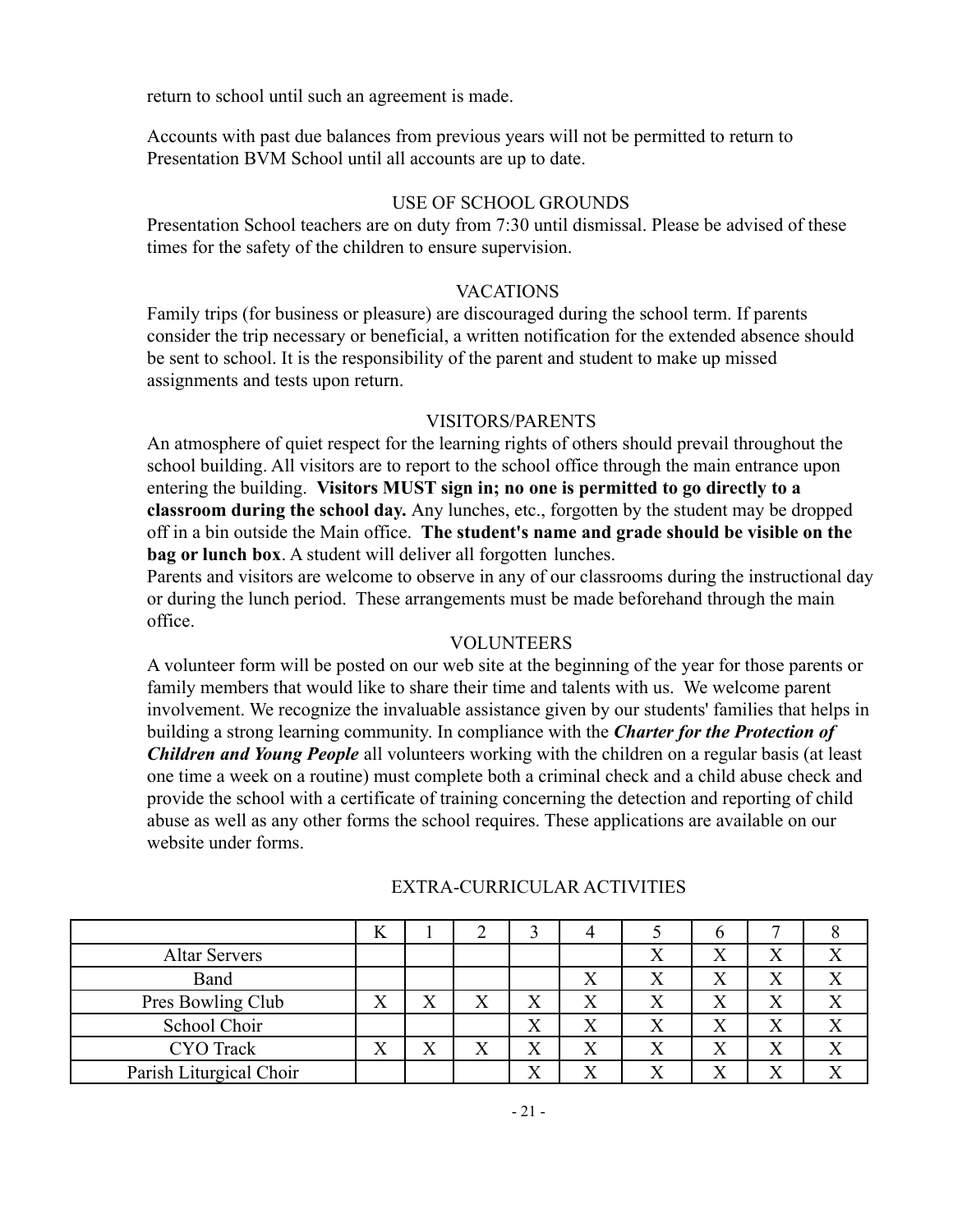| <b>Mission Reps</b>        | ∡ | Λ | <b>x</b> 7<br>△ |  | $\mathbf{v}$<br>Λ |  |
|----------------------------|---|---|-----------------|--|-------------------|--|
| <b>Student Council</b>     |   |   |                 |  | $\mathbf{v}$<br>Λ |  |
| <b>Student Ambassadors</b> |   |   |                 |  | $\mathbf{v}$<br>Λ |  |
| Tech Reps                  |   |   |                 |  | $\mathbf{v}$<br>Λ |  |
| Photographers              |   |   |                 |  | $\mathbf{v}$<br>Λ |  |
| Yearbook                   |   |   |                 |  |                   |  |

## PRESENTATION B.V.M. CATHOLIC SCHOOL RESPONSIBILITY AND CONDUCT CODE

PRESENTATION B.V.M. School Community believes that order and discipline are primary for an effective educational climate to exist. We believe that an orderly school environment requires a clear definition of individual responsibilities as it relates to students, parents, teachers, and administrators. We believe that a code of discipline must categorize unacceptable behaviors, provide for appropriate disciplinary responses, and strive to create a spirit of consistency and fairness that fosters an attitude of positive cooperation among all members of the school community.

This outline of individual responsibilities communicates to students, parents, teachers, and administrators the standards of acceptable behavior incumbent upon all members of Presentation B.V.M. Catholic School.

## **RESPONSIBILITIES OF STUDENTS**

The responsibilities of students include:

- \*Making an earnest effort to do his/her best work on a consistent basis.
- \*Accepting responsibility for his/her actions.
- \*Attending school daily and being on time for classes and all school functions.
- \*Being aware of written rules and regulations for student behavior and knowing that student conduct must be in accord with those regulations.
- \*Following the uniform dress code as outlined in the school handbook.
- \*Exercising proper care when using school facilities and equipment.
- \*Respecting the rights of others, including the right to receive an education in an orderly and disciplined atmosphere free from bullying, verbal, physical, or sexual harassment.
- \*Knowing that disrespectful and indecent language (written or spoken) will not be tolerated.
- \*Making a positive contribution to Presentation B.V.M. Catholic School that will generate an atmosphere of cooperation and mutual respect for all.
- \*Recognizing and respecting the rightful authority of faculty and staff in matters of instruction, discipline, and behavior during school-sponsored activities.
- \*Presentation BVM students are representatives of this school and as such are expected to behave in an appropriate manner at all times.

## **RESPONSIBILITIES OF PARENTS**

The responsibilities of parents include:

- \*Teaching your child self-respect, respect for others, and respect for rightful authority.
- \*Instilling a positive and enthusiastic attitude in your child for all areas of their education.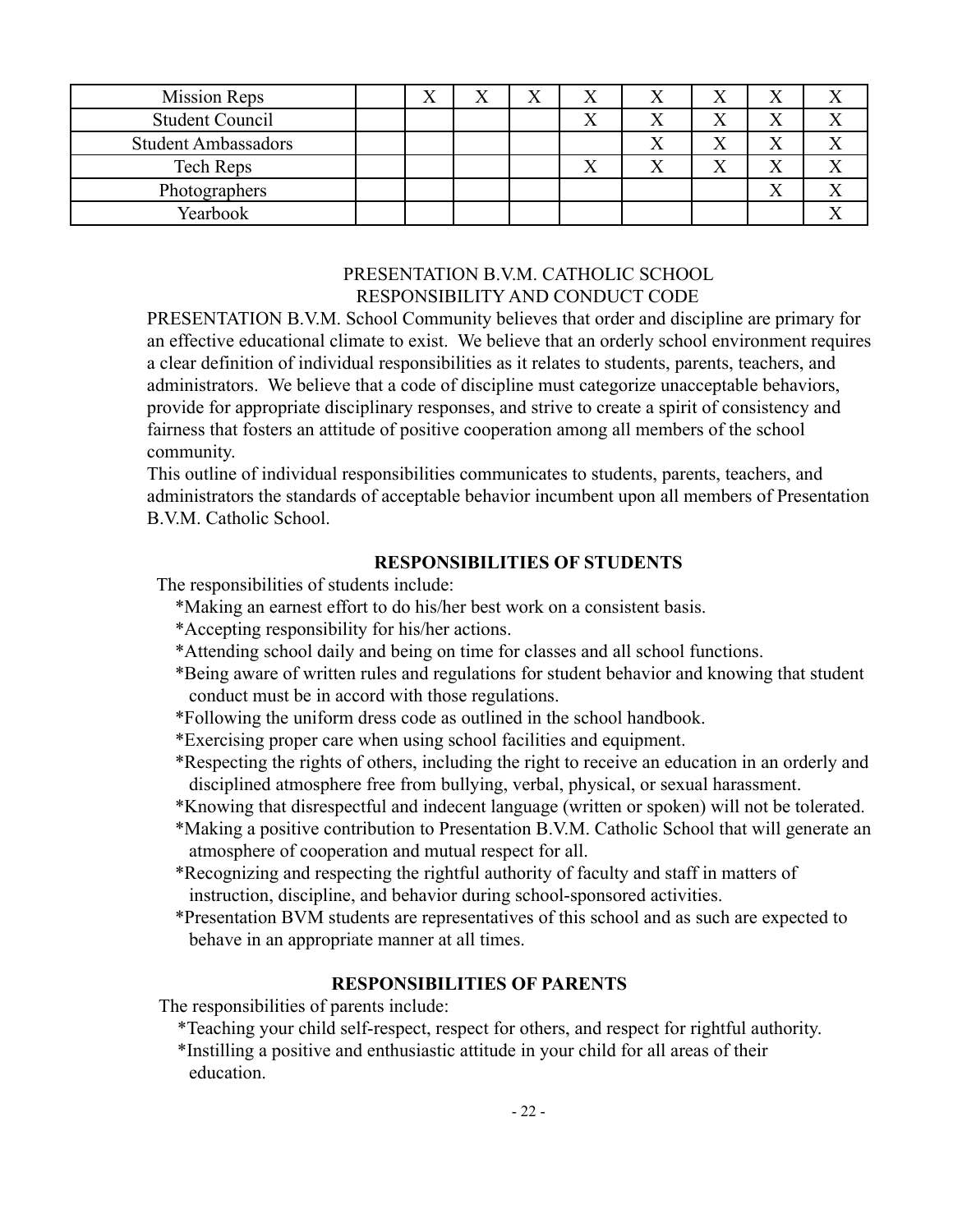\*Recognizing that faculty and staff are due the same consideration and respect that parents expect from teachers and parents expect from their children.

\*Building a mutually supportive working relationship between parent, child, teachers, and the school.

\*Understanding and cooperating with the rules of the school concerning student conduct and familiarizing your child with school regulations and procedures.

\*Contacting or responding to the appropriate school personnel when situations arise which affect your child's progress in school.

\*Encouraging your child to take pride in personal appearance.

\*Insisting on prompt and regular attendance.

\*Providing a space conducive for study and completion of homework assignments and being available for assistance and monitoring.

\*Guiding and assisting your child in reaching his/her maximum potential; recognizing unrealistic pressures to achieve can be detrimental to a child's development.

\*Being aware that faculty and staff assume the parental role while your child is in school.

The education of a child is a partnership between parent and school. If, in the opinion of the pastor and administration, that partnership is irretrievably broken, the administration has the right to dismiss the child from school.

#### **RESPONSIBILITIES OF TEACHERS**

The responsibilities of teachers include:

\*Promoting a climate of mutual respect among and for all students in his/her classroom and in the entire school environment.

\*Planning and conducting an instructional program of diversity and challenge which strives to increase student involvement and decrease disciplinary problems resulting from academic frustration.

\*Utilizing classroom management skills that contribute positively to the instructional program and develop student responsibility.

\*Working to develop cooperative relationships with parents for the educational and developmental benefit of the student.

\*Handling individual problems privately and avoiding disciplining the group for the misbehavior of a few.

\*Being alert to changing patterns of behavior and initiating appropriate interventions and referral when needed.

\*Communicating to both students and parents a clear and consistent procedure for assessing student progress. This procedure, while adhering to the basic guidelines of the Office of Catholic Education, will also reflect the varying approaches of individual teachers.

\*Reporting to the principal any student who jeopardizes his/her own safety, the physical and emotional safety of others, or who seriously interferes with the instructional program.

\*Maintaining a Catholic Christian perspective in relationships with all members of the school community.

\*Supporting the philosophy and mission statement of Presentation B.V.M. School.

## **RESPONSIBILITIES OF THE PRINCIPAL**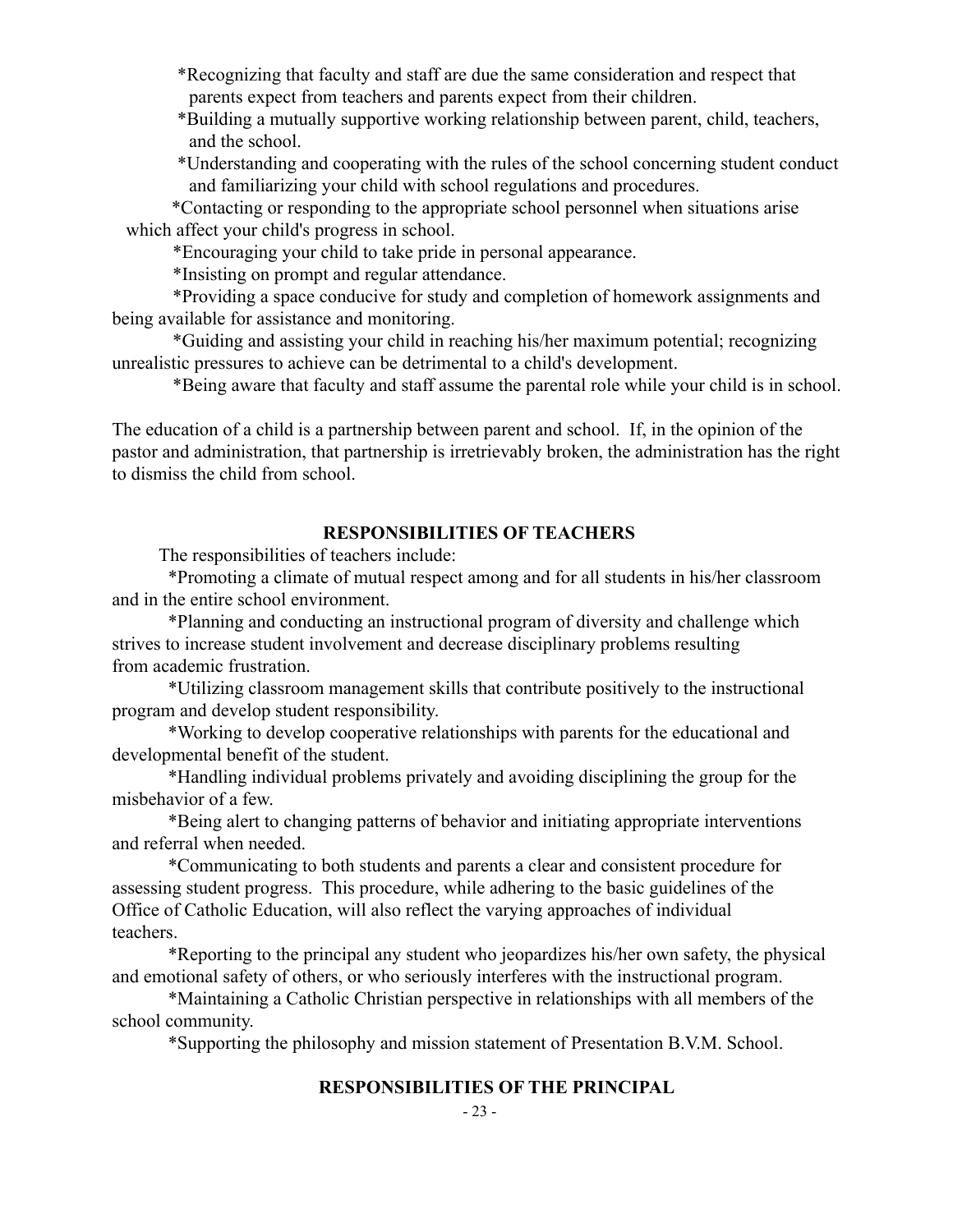The responsibilities of the principal include:

\*Striving to develop a community of mutual respect and support reflective of Gospel values.

\*Evaluating programs and methods of instruction within the school in order to maximize student growth and learning.

\*Supporting the staff in assessing their own procedures and attitudes in relation to their interaction within the classrooms and with parents.

\*Developing policies and procedures that help to decrease the likelihood of student misconduct in a fair, reasonable, and consistent manner.

\*Working with staff members and parents in jointly resolving school related issues.

\*Maintaining positive communication between home and school for the benefit of the students.

\*Utilizing all appropriate auxiliary staff and agencies to support parents and students in identifying problems and seeking solutions.

\*Placing a high priority value in ensuring a safe and productive learning environment free from verbal, physical, or sexual harassment.

\*Assuming responsibility for the promulgation of Presentation B.V.M. School Responsibility and Conduct Code, and for all policies and procedures required.

\*Complying with the policies and procedures of the Office of Catholic Education of the Archdiocese of Philadelphia in regard to behavior guidelines, suspensions, and appeals.

\*Ensuring that all programs and decisions within the school community flow from the stated beliefs of the school mission statement.

## **PRESENTATION B.V.M. SCHOOL DISCIPLINARY RESPONSE OPTIONS**

#### **Level I**

**Level I** misconduct involves behavior on the part of the student towards authority or other students which impedes orderly classroom procedures or interferes with the orderly operation of the school. This misbehavior can usually be handled by an individual staff member, but sometimes require the intervention of other school personnel.

Example:

Harassment: physical, verbal, or sexual

Bullying- Intentional, repeated hurtful acts, words or other behavior such as name calling, threatening and/or shunning by one or more individuals against another.

School Dress Code violations

Lateness

Gum chewing

Classroom disturbance

Lunchtime disturbance

Excessive absence or lateness

Inappropriate/unacceptable language or gestures

Unsafe or disruptive behavior

Bus disturbance

Abuse of school or personal property and equipment

Out of bounds (on school property)

Argumentative attitude or exchange with staff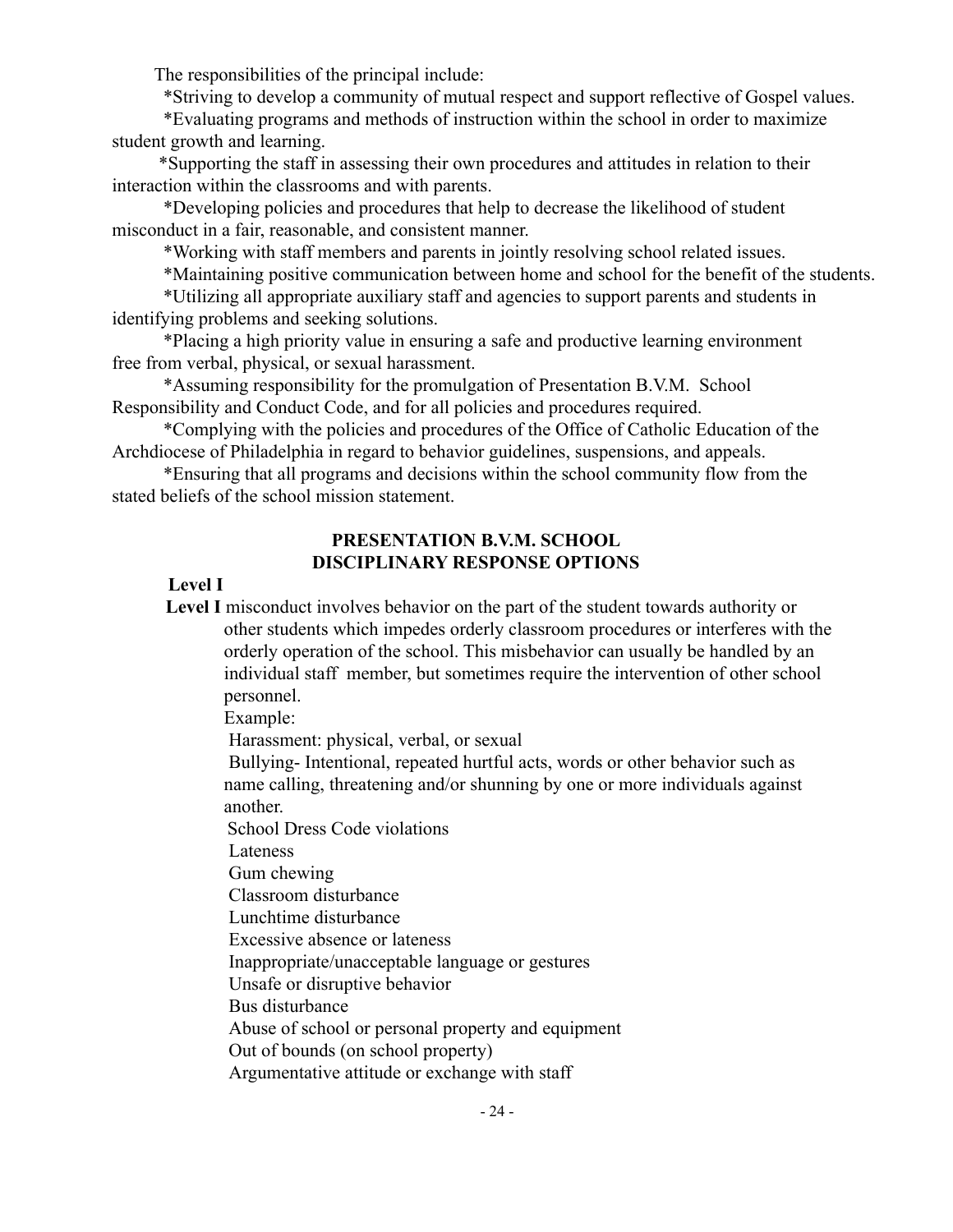Disrespect to others

#### **Procedures**

Immediate intervention is required by the staff member who is supervising the student or who observes the behavior.

#### **Range of Disciplinary Responses:**

Verbal reprimand/Infraction Parental contact Student/teacher conference Withdrawal of privileges Disciplinary warning/notice Detention

#### **Level II**

**Level II** misconduct involves behavior whose frequency or seriousness tends to disrupt the learning climate of the school and includes acts which endanger the well being of others. Level II misconduct includes acts directed against persons or property whose consequences endanger the physical and emotional safety of others in the school.

These infractions, which usually result from the continuation from Level I misbehavior, require the intervention of personnel on the administrative level because the execution of Level I disciplinary response(s) has failed to correct the situation.

Also included in this level is misbehavior that does not represent a direct threat to the health and safety of others but whose educational consequences are serious enough to require corrective action on the part of administrative personnel.

Examples:

Continuation of Level I behavior Cheating, plagiarism or lying Stealing Fighting A pattern of abusive language, roughness, bullying, or similar conduct Failure to serve detention assignments Leaving school grounds without permission Defiant behavior **Truancy** A pattern of harassment: physical, verbal or sexual

#### **Procedures**

The student is referred to the principal for appropriate disciplinary action. The principal meets with the student and/or teacher and decides the most appropriate response. The teacher is informed of the principal's action. The principal maintains a proper and accurate record of the offense and the disciplinary action. Principal discusses student misconduct with parent or guardian by telephone, letter or conference. Repeated misbehavior requires a parent/teacher conference with the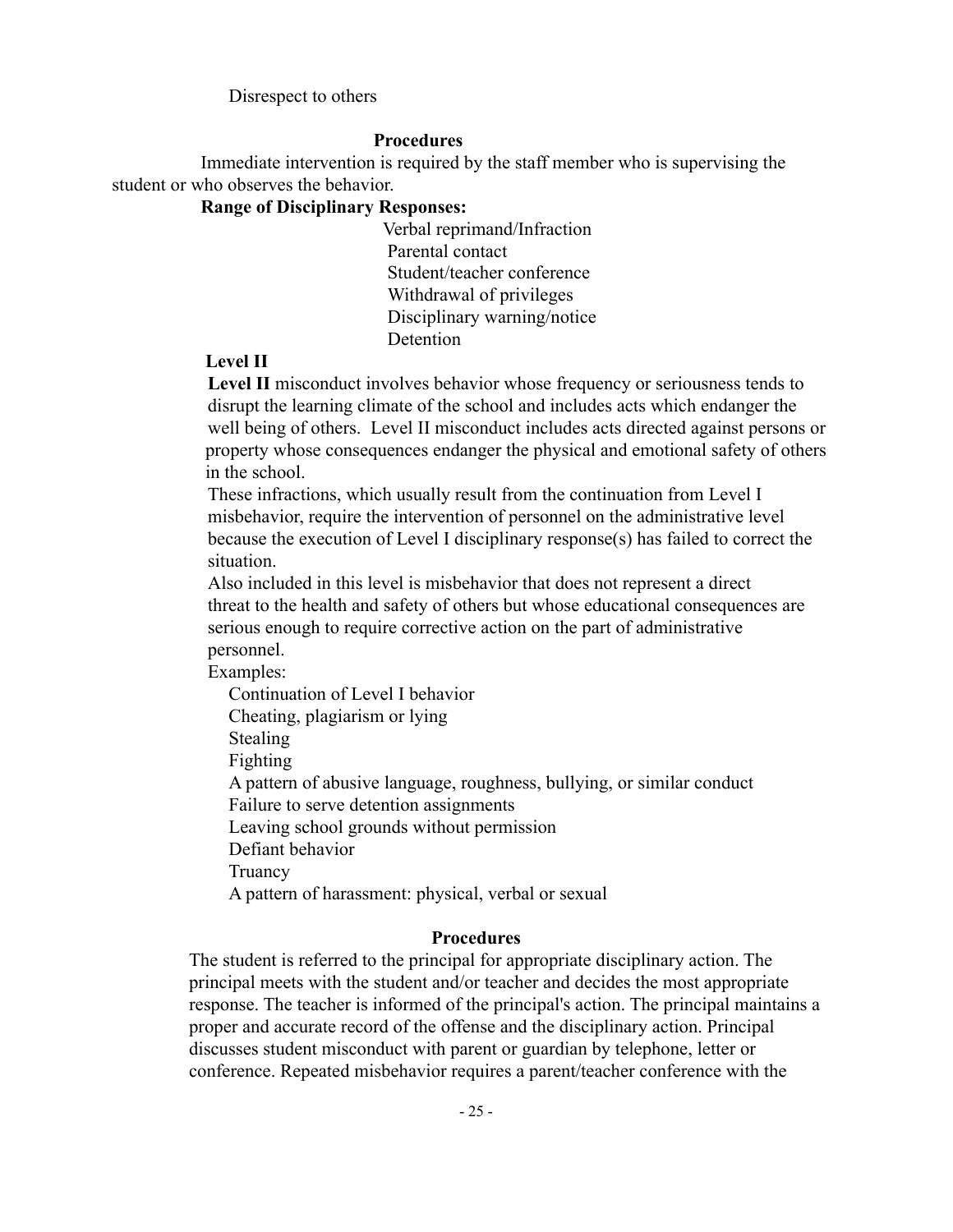principal, or telephone or written correspondence.

#### **Range of Disciplinary Responses:**

Parent/Staff Conference Counseling **Detention** Extracurricular probation In-School suspension Out-of-School suspension Suspension of bus privileges

## **Level III**

**Level III** misconduct involves acts directed against persons or property whose consequences endanger the health and safety of others in the school. Those acts which are criminal or illegal will automatically be referred to the appropriate law enforcement agencies. Examples: Continuation of Level I behavior and/or Level II behavior Vandalism Smoking/use of tobacco Possession/use of unauthorized substances, (drug or alcohol) or related paraphernalia Possession of a weapon

*Vaping*, also known as **JUULING**, is using an electronic cigarette (e-cigarette) or other vaping device to inhale and exhale the vapors produced by these devices. The practice of vaping and the use of any type of vaping/e-cigarette device are prohibited in Presentation BVM School as well as on school grounds. *Students found vaping in school or on school grounds will be suspended immediately, lose 30 points from their trimester conduct grade and the vaping device will be confiscated.*

#### **Procedure**

The principal initiates disciplinary action by investigating the infraction and conferring with staff members. The principal meets with the student and confers with the parents about the misconduct and the resulting disciplinary action. The principal maintains a proper and accurate record of the offense and disciplinary action. Restitution of damages is required through the student's own work wherever possible.

#### **Range of Disciplinary Responses:**

Referral for Psycho-Educational evaluation Referral to outside agency Parent/Staff conference In-School suspension Out-of-School suspension Suspension of bus privileges Expulsion Referral to the appropriate law enforcement agency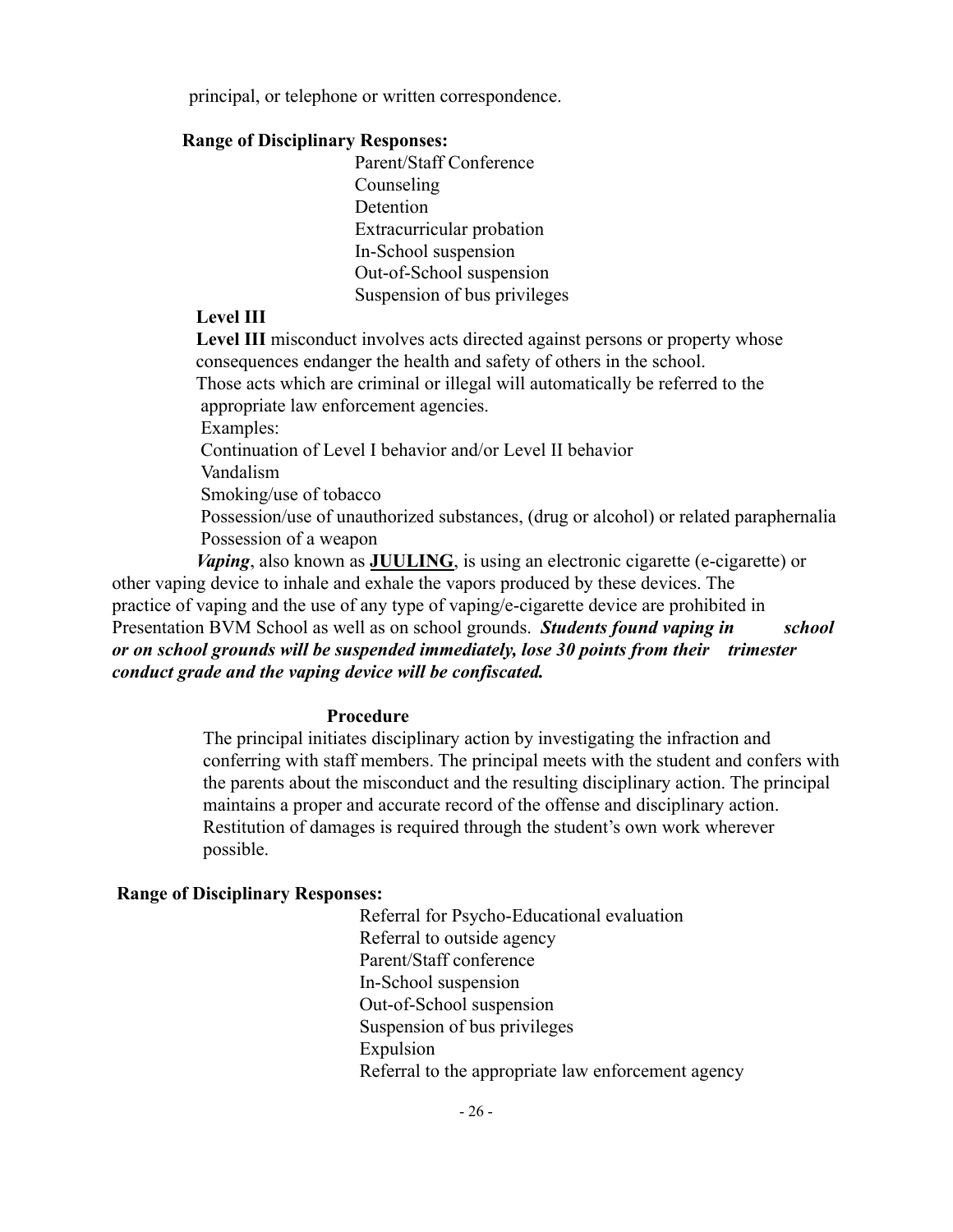## BULLYING POLICY

Bullying means any repeated hurtful, intentional, electronic, written, verbal, or physical acts or a series of acts directed at another student or students, which occurs in a school setting and/or outside a school setting, that is severe, persistent or pervasive and has the effect of doing any of the following:

- 1. Substantial interference with a student's education.
- 2. Creation of a threatening environment.
- 3. Substantial disruption of the orderly operation of the school.

Bullying, as defined in this policy, includes cyber bullying, physical bullying, verbal bullying, emotional bullying, shunning, and sexual bullying. A School setting means in the school, on school grounds, in school vehicles, at a designated bus stop or at any activity sponsored, supervised or sanctioned by the school.

Presentation BVM School prohibits all forms of bullying by students. It encourages students who have been bullied to promptly report such incidents to the principal or teacher.

Complaints of bullying shall be investigated promptly, and corrective action shall be taken when allegations are verified. **If students engage in cyber bullying outside of school or participate in communications considered to be of a threatening nature to an individual student or to the school in general, the matter will be investigated and disciplined appropriately**. Confidentiality of all parties shall be maintained, consistent with the school's legal and investigative obligations. No reprisals or retaliation shall occur as a result of good faith reports of bullying.

Each student shall be responsible to respect the rights of others and to ensure an atmosphere free from bullying. The Anti-bullying rules committee has developed regulations to implement this policy.

The education committee shall ensure that this policy is reviewed annually with students and that the students will be informed of the state law on bullying.

A yearly review of school policy will provide the administration with recommended revisions. A documented report of bullying incidents will be maintained by the teacher and reviewed to determine location and identification of bullying hot spots.

The Anti-bullying education will continue at all age levels.

Education for new parents, staff, and students will be revised.

This Bullying policy shall be accessible in every classroom. The policy shall be posted in a prominent location within the school building and on the school web site.

## BULLYING/CYBERBULLYING CONSEQUENCES

A student who violates this policy shall be subject to appropriate disciplinary action consistent with the School Code of Student Conduct, which may include:

- Letter of apology to student
- Counseling within the school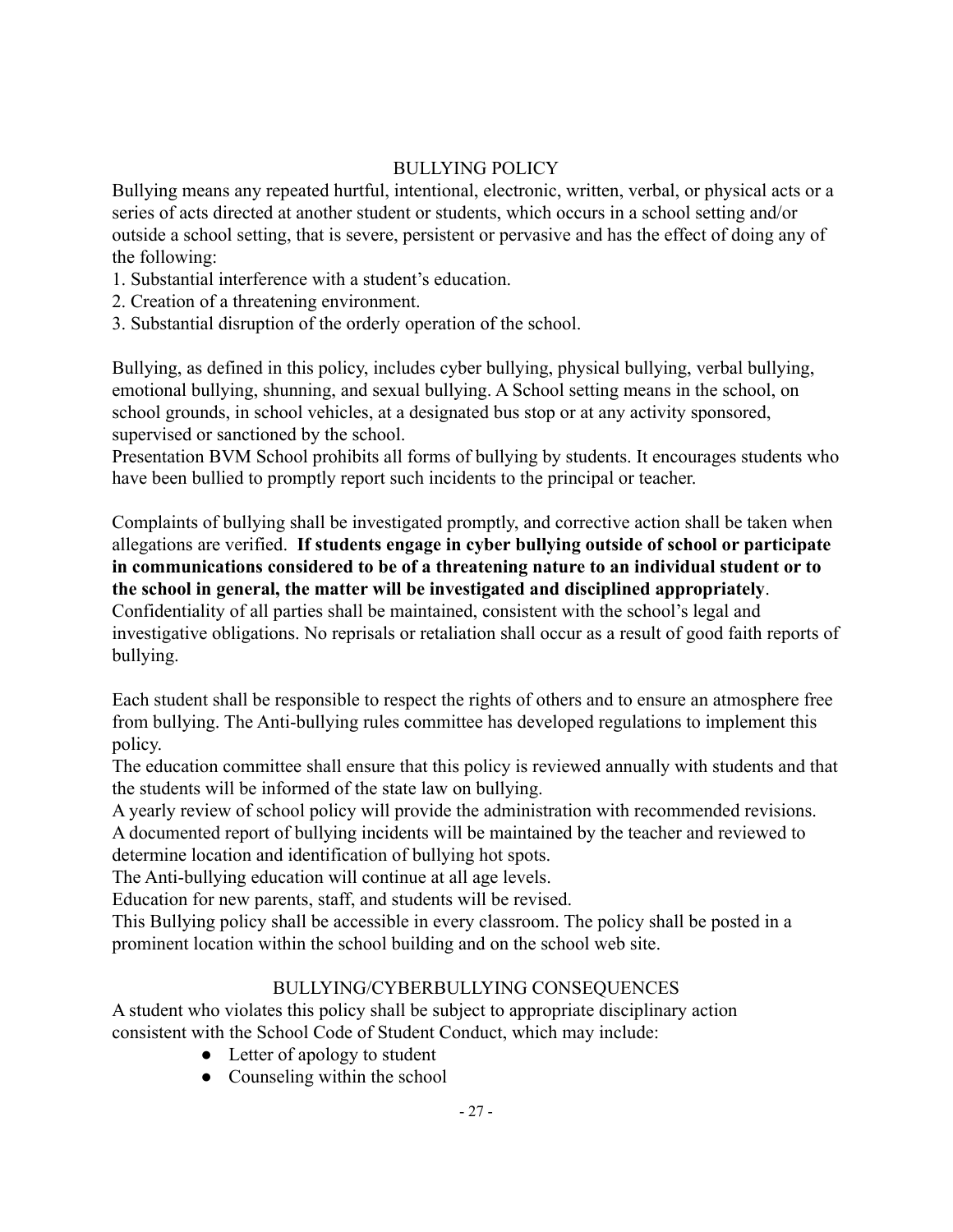- Parental conference and /or notification
- Log of Incident
- Loss of school privileges
- Exclusion from school-sponsored activities
- Detention
- Suspension
- Expulsion
- Counseling/Therapy outside of school
- Referral to law enforcement officials

## DETENTION POLICY

Growth in self-discipline and awareness of responsibility for one's actions is the goal of the policy. Teachers will handle discipline in an age appropriate manner specific to each situation. Parents can expect to receive communication from the teacher should a pattern of inappropriate behavior occur.

Detention slips will be issued to students for a variety of academic or behavioral lapses. Detention slips are sent home for a parent signature and to determine how the child will go home. The date, length and time of detention are noted on the slip. On some occasions parents are telephoned for approval to retain a child for detention.

## DISCRIMINATION AND HARASSMENT POLICY

A. Non-Discrimination

Presentation BVM School does not discriminate in enrollment of students on the basis of race, color, sex, age, national origin or disability, in accordance with all applicable laws.

## B. Anti-Harassment

Presentation BVM School will not tolerate conduct by students based on race, color, sex, age, national origin, or disability which harasses, unreasonably interferes with another's work or school performance, or creates an intimidating, hostile, or offensive work or school environment.

## POLICY PROHIBITING SEXUAL HARASSMENT

A. Sexual Harassment Prohibited

Sexual harassment is unacceptable conduct and will not be tolerated. All students are responsible for ensuring that this school is free from all forms of sexual harassment. Sexual harassment by a student to an employee, or by one student to another, is misconduct prohibited by this Policy.

## B. Sexual Harassment Defined

1. Basic Definition: For purposes of this policy, the term "sexual harassment" refers to any unwelcome sexual attention, sexual advances, requests of sexual favors and other verbal, visual or physical conduct of a sexual nature when:

2. Examples: Examples of sexual harassment include, but are not limited to, threatening adverse actions if sexual favors are not granted; promising preferential treatment in return for sexual favors; unwanted and unnecessary physical contact; a pattern of offensive remarks, including unwelcome comments about appearance, obscene jokes or other inappropriate use of sexually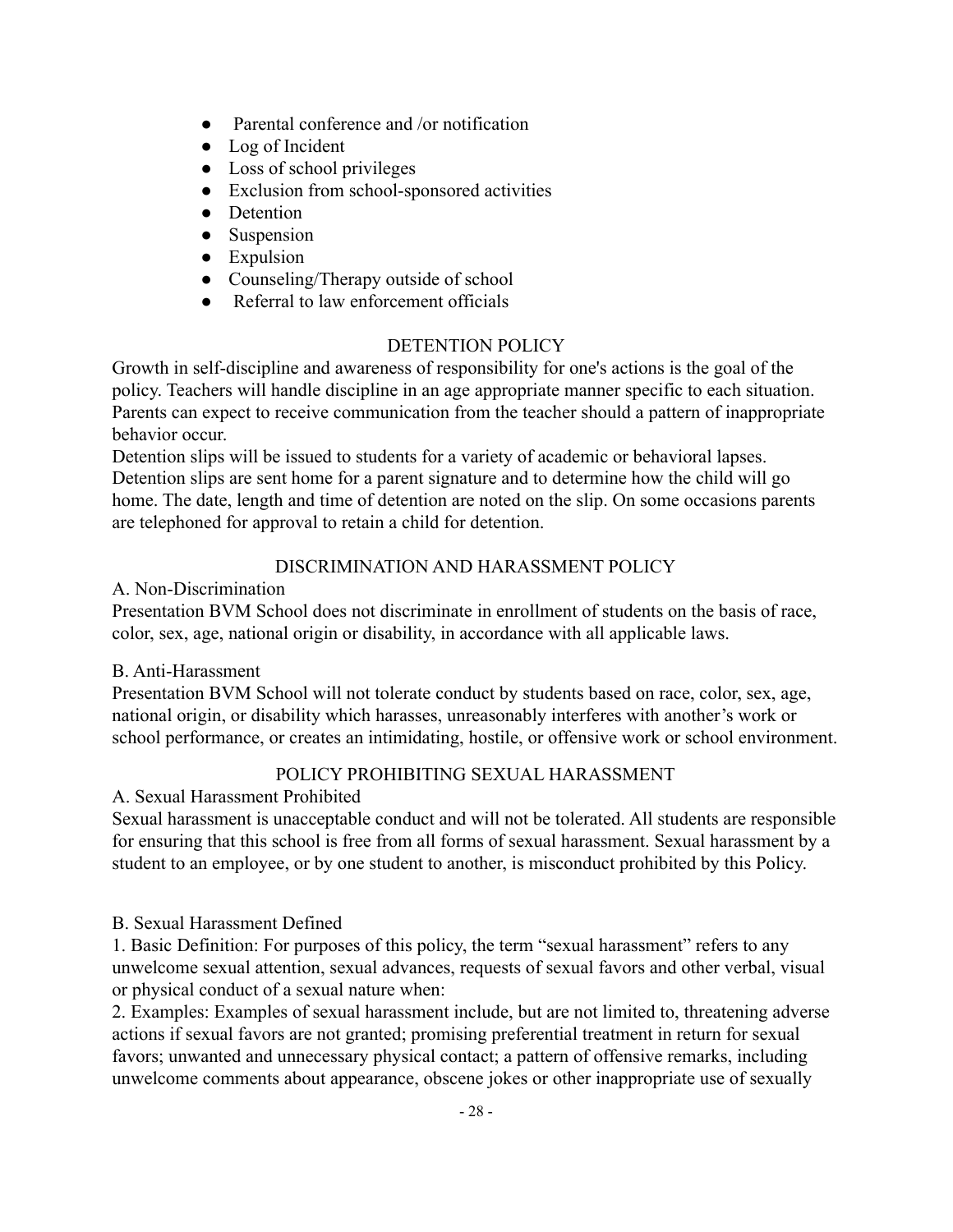explicit or offensive language; the display of sexually suggestive objects or pictures; and unwelcome sexual advances by vendors or other visitors if the advances are condoned explicitly or implicitly by the school. An intimidating, hostile, or offensive work or school environment may be created by the existence of such circumstances as those described above or other circumstances creating a sexually discriminatory work or school environment.

#### C. Persons Covered

This policy prohibits sexual harassment of any employee or student by any other employee, student, vendor, or visitor.

## D. Enforcement of the Policy

The principal shall answer questions about this policy, investigate complaints and take appropriate corrective action. Any person who feels that he or she has been a victim of sexual harassment shall bring the problem to the immediate attention of the principal. If the complainant is uncomfortable for any reason with discussing such matters with the principal, or, in the alternative, if the complainant is not satisfied after bringing the matter to the attention of this individual, the complainant shall report the matter promptly to the pastor of the local parish school. If the complainant is not satisfied after bringing the matter to the attention of the principal and pastor, the complainant shall report the matter promptly to the Assistant Superintendent of Elementary Schools.

The school will investigate all allegations of sexual harassment in as prompt and confidential a manner as possible and will take appropriate corrective action when warranted. Any employee or student who is determined, as a result of such an investigation, to have engaged in sexual harassment in violation of this policy will be subject to appropriate disciplinary action, and dismissal in the case of a student.

## E. Retaliation

Retaliation in any form against an employee or student who exercises his or her right to make a complaint under this policy is strictly prohibited, and will itself be cause for appropriate disciplinary action as specified above in Paragraph D.

## **Technology-Responsible Use Policy**

#### **Purpose**

Computers/iPads/Chrome Books are valuable tools in education and one of this school's purposes is to encourage the proper use of computer related technology including the Internet. Students and all users of computer technology have a responsibility to use these tools properly and in accordance with the policy below:

## **Goals**

To provide a variety of electronic tools to help students and teachers develop the ability to evaluate and synthesize information from a variety of sources and enable them to work effectively with various computer/communications technology.

To encourage critical thinking and problem solving skills this will be needed in our increasing electronic and global society.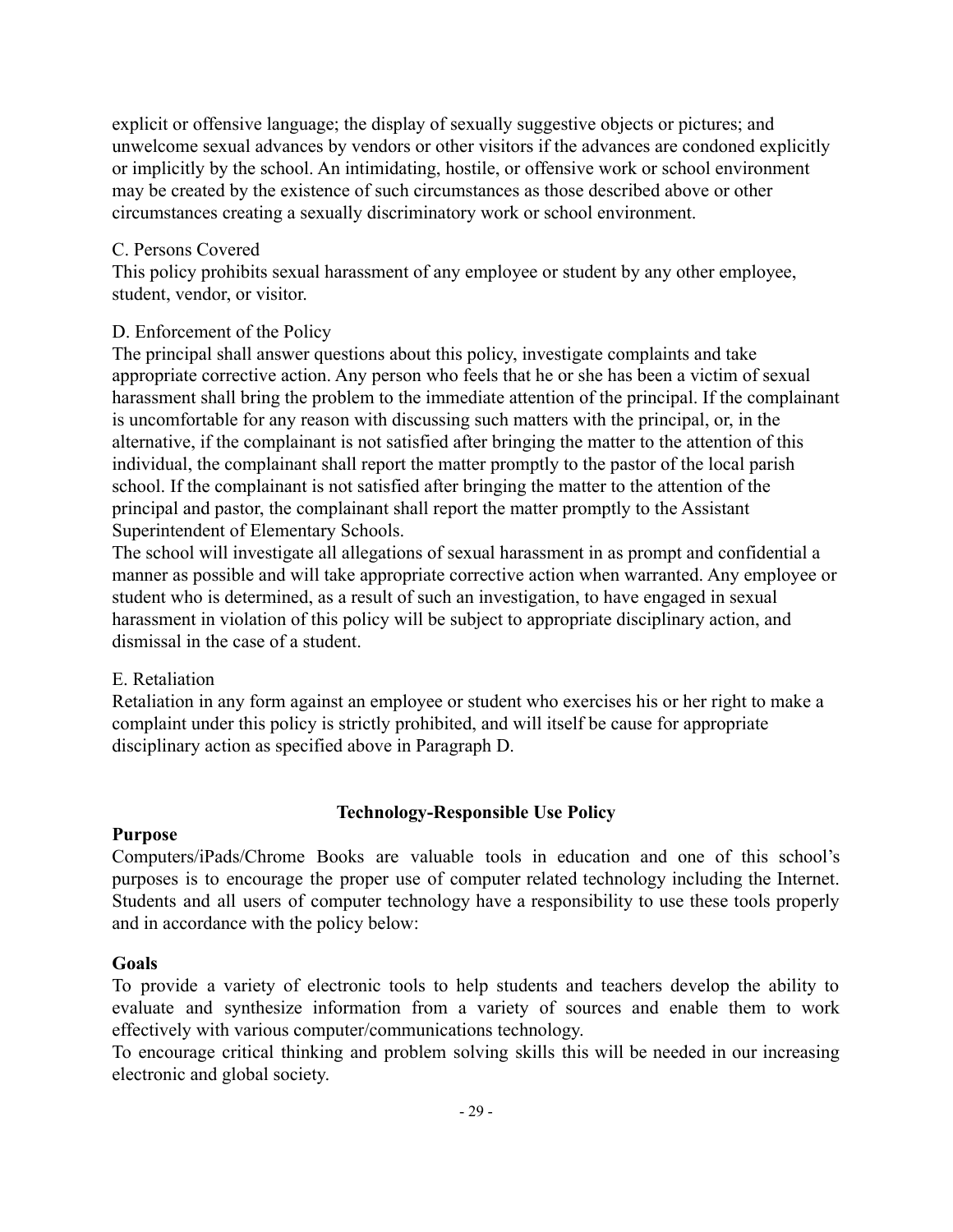#### **RESPONSIBILITIES OF USER**

With right of access comes the responsibility to use the source both correctly and wisely. Access to the Internet for instance, may mean that some material found will not meet guidelines set in our Responsible Use Policy. Monitoring and controlling all such material is impossible. The school will make every effort to discourage the appearance of such material. However, the opportunities and information made available by the Internet make it necessary to provide access in order that our students can take advantage of the many resources on the information superhighway.

General Guidelines for use of the Internet and School Network:

- Only students with permission may use the school's computers/devices to access the Internet.
- Use of devices is limited to those who have a clear need for research, with a teacher assignment to back it up. Use will be limited if necessary.
- Transferring copyrighted material to or from a diocesan school without express permission of the owner is a violation of Federal Law. The user is deemed responsible to see that this doesn't occur.
- Use of email and other Internet sites/apps to harass, offend, or annoy other users is strictly forbidden.
- Personal email accounts through the school's devices are restricted.
- Any attempt to circumvent system security, guess passwords or in anyway gain access to secured resources is forbidden.
- Use of the Internet for commercial gains or profits is not allowed from an educational site.
- Users will not move, repair, reconfigure, modify or attach external devices to the systems.
- Users will not install software without authorization of network administrator.
- Only in-house disks/media may be used unless authorized by network administrator.
- The system administrator/faculty have the right to monitor all activities.
- Additional rules and restrictions may be added at any time.

## **DISCIPLINE Violations of these rules will be dealt with by the administration of the school.**

1. For reasons of personal safety, students will *NEVER* post personal contact information about themselves or other people. This may include address, telephone number, school address, etc.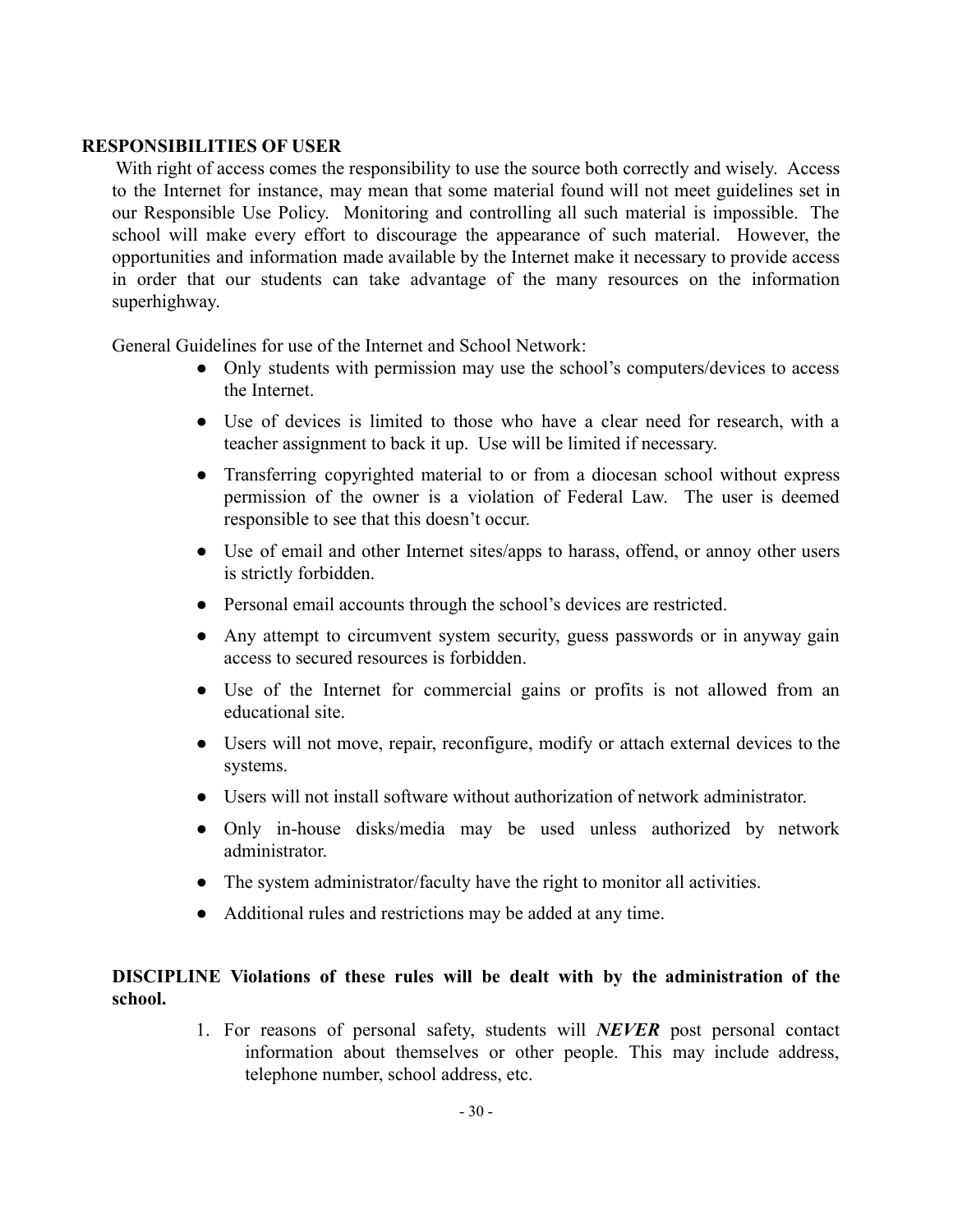- 2. Students will not access material that is profane or obscene (e.g. pornography) or that advocates illegal acts, violence or discrimination towards other people.
- 3. Students will not use obscene, profane, lewd, vulgar, rude or threatening language. Nor will they through means of the Internet, harass or annoy any other users.
- 4. Students will not knowingly or recklessly post false information about a persons or organizations.
- 5. Students will not make deliberate attempts to disrupt computer systems, or destroy data by spreading computer viruses or by any other means. These actions are illegal.
- 6. The illegal downloading/copying of copyrighted software for use on home and school computers is prohibited. All users must adhere to any and all copyright laws applying to media/materials.

## **Violation of these rules may result in any or all of the following:**

Loss of Internet access

Disciplinary or legal action by the school or other involved parties.

7. Plagiarism is taking the ideas or writings of others and presenting them as if they were one's own, this is illegal and unethical. Students will not plagiarize works they find from *ANY* source including the Internet and software.

> 8. The school or the Archdiocese of Philadelphia reserves the right to amend this policy.

## SUSPENSION POLICY

Suspension can be imposed on a student for a major infraction. Students may not participate in extracurricular or CYO activities while serving a suspension. After two formal suspensions the student is liable for dismissal from Presentation B.V.M. School. At the discretion of the principal, an in-school or out of school suspension may be administered. In situations requiring formal suspension, parents will be notified immediately and Archdiocesan policy as outlined in their Policies and Procedures will be followed. The student will be removed from class and parent will be notified to schedule an appointment with the principal. Principal will investigate the incident and determine consequence. At the conclusion of the investigation the parent, student and principal will conference.

Under extraordinary circumstances, a student may be expelled immediately. Expulsion is a serious disciplinary response made by the principal after consultation with the pastor and a review of the pertinent information.

## RIGHT TO AMEND

Presentation B.V.M. School retains the right at any time to amend or add policies, rules and regulations contained in this handbook for just cause. Parents will be given prompt notification if changes are made.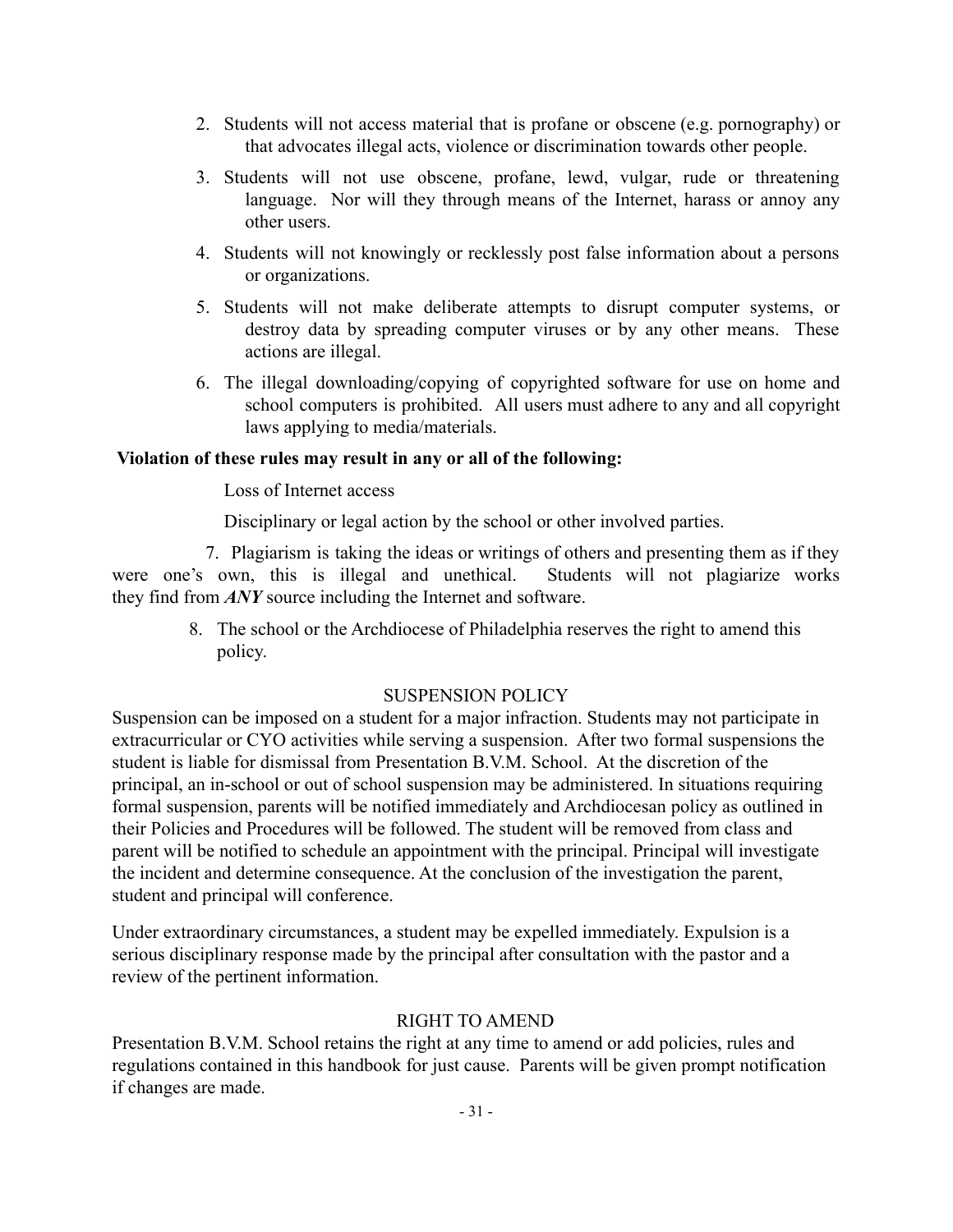Parents and students are to review the policies and procedures regulating Presentation BVM School. These are available in the File Library on Option C. Please complete all forms after reviewing all policies. These forms are to be signed yearly.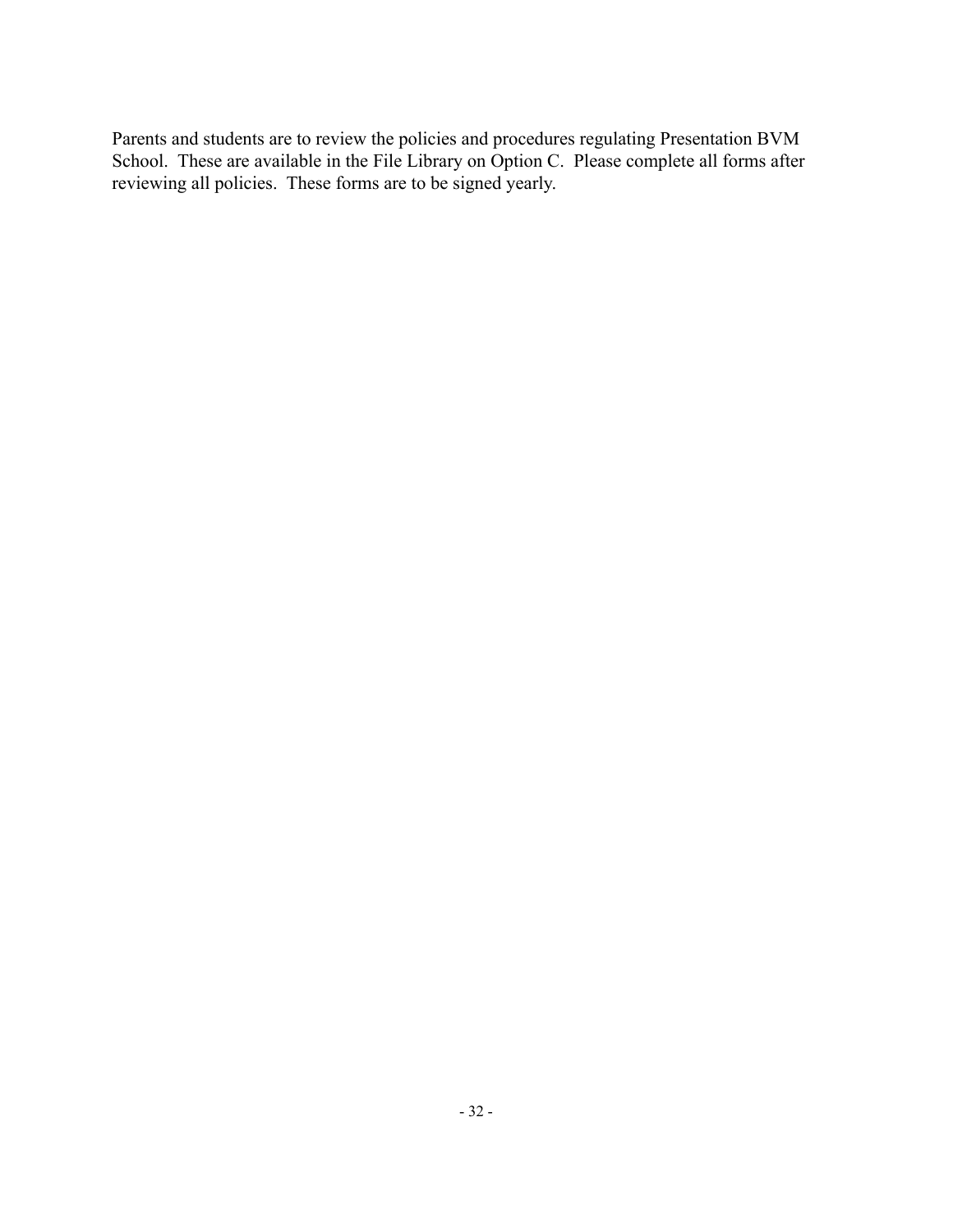# PARENT/STUDENT HANDBOOK AGREEMENT

## AGREEMENT

We have read and agree to be governed by this handbook of PRESENTATION B.V.M. SCHOOL.

| Date  |
|-------|
|       |
| Date  |
|       |
|       |
| Grade |
|       |